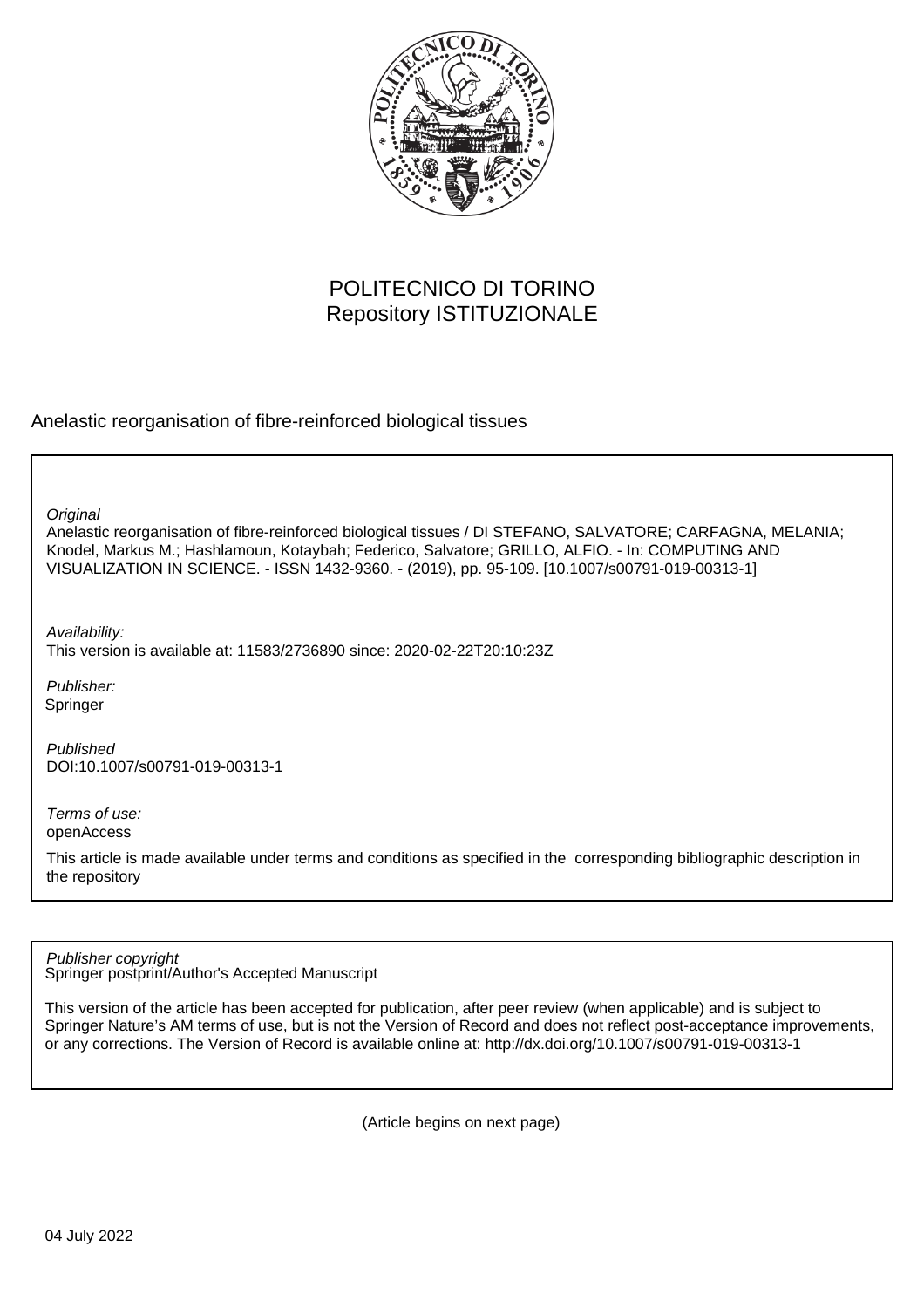## **Anelastic reorganisation of fibre-reinforced biological tissues**

**Salvatore Di Stefano**<sup>1</sup> · **Melania Carfagna**<sup>1</sup> · **Markus M. Knodel**<sup>2</sup> · **Kotaybah Hashlamoun**3,<sup>4</sup> · **Salvatore Federico**<sup>4</sup> · **Alfio Grillo**<sup>1</sup>

Received: date / Accepted: date

 **Abstract** In this work, we contribute to the study of the structural reorganisation of biological tissues in response to mechanical stimuli. We specialise our investigation to a class of hydrated soft tissues, whose internal structure features re- inforcing fibres. These are oriented statistically within the tissue, and their pattern of orientation is such that, at each material point, the tissue is anisotropic. From its natural, stress-free state, the tissue can be distorted anelastically into a global reference configuration, and then deformed under the action of external mechanical loads. The anelastic dis- tortions are responsible for changing irreversibly the internal structure of the tissue, which, in the present context, oc- curs through both the rearrangement of the bonds among the tissue cells and the deformation-driven reorientation of the fibres. The anelastic strains, in addition, are assumed to

This work has been partially financed by the *Politecnico di Torino* [AG, SDS, MC, MMK, KH], the *Fondazione Cassa di Risparmio di Torino* in the context of the funding campaign "*La Ricerca dei Talenti*" (HR Excellence in Research) [AG, SDS, MC, MMK, KH], "*Dipartimento di Eccellenza 2018-2022*" (DISMA), Politecnico di Torino [AG, SDS]; the Natural Sciences and Engineering Research Council of Canada, through the NSERC Discovery Programme [SF], and the Biomedical Engineering Programme of the University of Calgary [KH].

<sup>1</sup> Dept. of Mathematical Sciences (DISMA) "G.L. Lagrange", "*Dipartimento di Eccellenza 2018-2022*", Politecnico di Torino, C.so Duca degli Abruzzi 24, 10129, Torino (TO) Italy

E-mail: markus.knodel@math.fau.de

model the onset and evolution of microcracks in the tissue, 16 which may be triggered by the mechanical loads applied to  $17$ the tissue in the case of traumatic events, or diseases. For 18 our purposes, we formulate an anisotropic model of remod- <sup>19</sup> elling and we consider a fully isotropic model of structural 20 reorganisation for comparison, with the aim to study if, how, <sup>21</sup> and to what extent the evolution of anelastic distortions is  $22$ influenced by the tissue's anisotropy. 23

**Keywords** Anelastic distortions · Fibre-reinforcement · 24 Biological tissues · Anisotropic media 25

## **1 Introduction** <sup>26</sup>

Biological tissues tend to adapt themselves to the stimuli to <sub>27</sub> which they are exposed and to the environment in which 28 they are placed [60]. By "stimulus" it is meant here any  $_{29}$ interaction, or combination of interactions, that yields an 30 evolution of mass, composition, shape, and internal structure  $\frac{31}{31}$ of a given tissue. An interaction of this kind can be genetic or  $\frac{32}{2}$ epigenetic, physiological or pathological, and may be related  $\frac{33}{2}$ to the occurrence of phenomena of various nature, associated <sub>34</sub> with different time and length scales.

In this work, emphasis is put on the evolution of the inter-<br><sub>36</sub> nal structure of fibre-reinforced soft tissues saturated with an 37 interstitial fluid and exchanging mechanical interactions with <sub>38</sub> it [25]. The fibres consist of collagen and are assumed to be  $\frac{39}{2}$ directed according to a spatially inhomogeneous statistical 40 distribution of orientations that makes the tissue anisotropic  $\frac{41}{41}$  $[42, 4, 30, 23, 18]$ . The interactions with the fluid are usually  $42$ accounted for under the hypothesis of validity of Darcy's law  $43$  $[41, 56, 3]$ .

Within the modelling framework outlined above, we address a type of structural reorganisation that may be asso- <sup>46</sup> ciated with two types of phenomena. The first one, which 47 is often encountered in the study of cellular aggregates and 48

Corresponding author: Alfio Grillo (alfio.grillo@polito.it)

Tel.: +39-011-0907531

Fax: +39-011-0907599

E-mail: {salvatore.distefano melania.carfagna alfio.grillo}@polito.it <sup>2</sup> Dept. of Mathematics, Chair of Applied Mathematics 1, Friedrich-Alexander-Universität Erlangen-Nürnberg, Cauerstr. 11, 91058 Erlangen, Germany

<sup>3</sup> Graduate Programme in Biomedical Engineering, The University of Calgary, 2500 University Drive NW, Calgary, AB T2N 1N4, Canada <sup>4</sup> Dept. of Mechanical and Manufacturing Engineering, The University of Calgary, 2500 University Drive NW, Calgary, AB T2N 1N4, Canada E-mail: {kwhashla salvatore.federico}@ucalgary.ca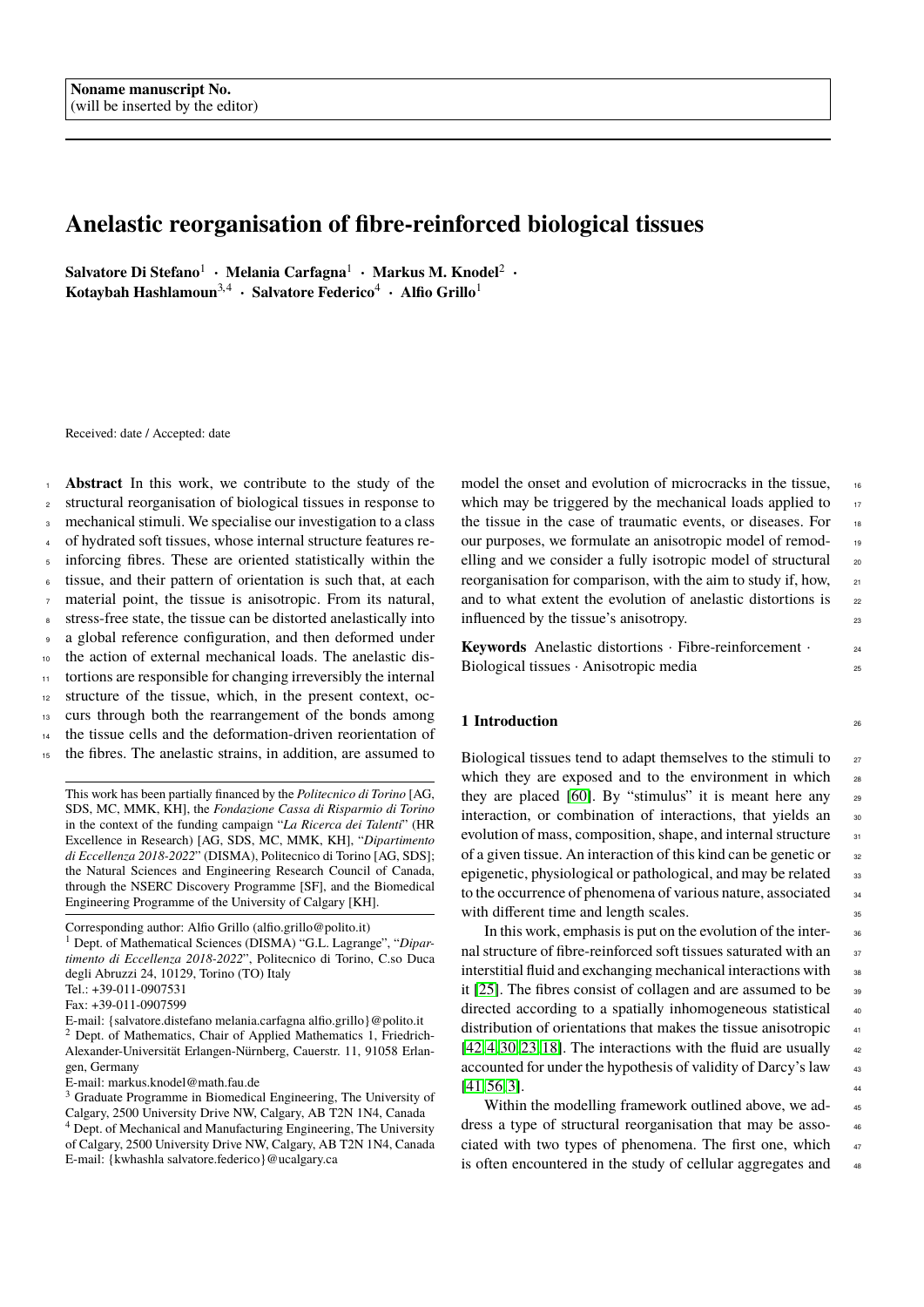tumour spheroids, occurs through the reorganisation of the extracellular matrix of the considered tissue, and leads to 51 the change of the adhesion properties of the tissue cells [55, 31, 39]. The second phenomenon, studied in the mechanics of bone, consists of the emergence of irreversible strains in conjunction with the formation of micro-cracks in diseased or injured tissues [27]. In spite of the fact that the aforemen- tioned phenomena have different nature, both of them can be described by suitably re-interpreting some fundamental concepts of the theory of Plasticity [46, 51] (further details are given in Section 2.1). More specifically, it is stipulated that both the remodelling of a tissue's extra-cellular matrix <sup>61</sup> and the irreversible strains arising in the case of damaged or overloaded tissues can be expressed in terms of plastic-like distortions. The physical meaning of such distortions can be captured by relating them to the concept of residual stresses, which generally accompany the structural changes of a tis- sue. Since residual stresses persist even when all the loads applied to the tissue are switched off, even an unloaded con- figuration, taken as reference for the tissue's evolution, may happen to be in a stressed state. Accordingly, it is possible to identify the plastic distortions with the transformations that bring the tissue from the stressed state associated with the chosen reference configuration to a stress-free state, i.e., a state reached by eliminating all applied loads and relaxing all residual stresses [51] (we recall that a similar definition is given in [58] for the remodelling associated with growth).

<sup>76</sup> Determining physically sound evolution laws for the dis- $77$  tortions characterising the structural adaptation of biological <sup>78</sup> tissues is a crucial task, which has been undertaken by sev-<sup>79</sup> eral authors (see e.g. [16, 45, 28, 1, 43, 29, 53, 36]). One of the <sup>80</sup> main challenges of mathematical modelling is to predict how 81 the structural evolution of a tissue is modulated by mechani-<sup>82</sup> cal stress. This issue is particularly relevant when also other 83 phenomena, such as growth [57], mechano-transduction [6], 84 and interactions with other stimuli [44, 48, 10], have to be 85 accounted for. Moreover, since the formulation of models for 86 the structural evolution of tissues allows for a certain free-87 dom, and since a model that is reliable for a certain tissue 88 may be inaccurate for another one, it is difficult to find a <sup>89</sup> unified criterion for determining *a priori* how such models <sup>90</sup> should be constructed. To our knowledge, however, Epstein 91 and Maugin [16] prescribed a series of conditions that should <sup>92</sup> be satisfied in order to formulate acceptable structural evolu-<sup>93</sup> tions. These rules, in turn, are based on the theory developed, 94 for example, in [15, 50, 14].

 With the purpose of seeking for a unified form of the structural evolution laws of biological tissues, we take a phe-97 nomenological law of remodelling in isotropic media [31] and, by following the rules put forward in [16], we rephrase it for the case of an anisotropic tissue. To this end, we elab- orate the anisotropic hyperelastic model of fibre-reinforced tissues developed in [24, 19, 61], in which the interaction

with an interstitial fluid is considered, and we extend it to 102 the case of nonlinear elastoplastic material behaviour. Then, 103 after specifying the equations governing the deformation of 104 the tissue, the fluid flow, and the evolution of the plastic-like  $105$ distortions, we test our model by solving numerically dedicated benchmark problems. The main result of our work 107 is the evaluation of the interplay between remodelling and 108 the anisotropy of the tissue. This interplay is highlighted by  $_{109}$ comparing the results of our anisotropic model with those 110 predicted by an isotropic model taken as reference [39]. 111

## **2 Theorethical background** 112

We adopt with slight variations the covariant formalism of  $_{113}$ Continuum Mechanics presented in [47].

The motion of the solid phase is described in terms of 115 a one-parameter family of embeddings  $\chi_t : \mathcal{B} \to \mathcal{S}$ , where  $t \in \mathcal{T}$  is time and  $\mathcal{T} \subset \mathbb{R}$  is an interval  $\mathcal{S}$  is the three *t* ∈ *I* is time and  $I \subseteq \mathbb{R}$  is an interval, *S* is the threedimensional Euclidean space, and the open set  $\mathcal{B} \subset \mathcal{S}$  is said 118 to be the reference configuration of the tissue. It holds that 119  $\chi_t(X) = \chi(X, t)$ , with  $\chi: B \times I \to S$ .<br>For every  $x \in S$  and  $X \in B$ ,  $T \cup S$  and  $T \vee B$  are the

For every  $x \in S$  and  $X \in B$ ,  $T_xS$  and  $T_xB$  are the tangent spaces of  $S$  and  $B$  at  $x$  and  $X$ , respectively. The 122 disjoint unions  $TS := \sqcup_{x \in S} T_x S$  and  $TB := \sqcup_{X \in B} T_X B$  are 123 the tangent bundles of S and B. The spaces dual to  $T_xS$  and 124  $T_X \mathcal{B}$  are referred to as co-tangent spaces and denoted by  $T_x^{\star} \mathcal{S}$  125 and *T*<sup>\*</sup> $\mathcal{B}$ , while *T*<sup>\*</sup> $S := \sqcup_{x \in S} T_x^* S$  and  $T^* \mathcal{B} := \sqcup_{X \in \mathcal{B}} T_X^* \mathcal{B}$  126 are the co-tangent bundles. Finally,  $\mathcal B$  and  $\mathcal S$  are equipped  $_{127}$ with the metric tensors  $G$  and  $g$ , respectively.

The tangent map of  $\chi_t : \mathcal{B} \to \mathcal{S}$  is the deformation gradi-<br>tensor  $\mathbf{F}(\mathbf{Y}, t) \cdot \mathcal{T} \cdot \mathcal{B} \to \mathcal{T}$  and  $\mathcal{S}$ . Once two local systems ent tensor  $\mathbf{F}(X, t): T_X \mathcal{B} \to T_{\chi_t(X)}S$ . Once two local systems of coordinates are chosen in  $\mathcal{B}$  and  $S$ , the components of of coordinates are chosen in  $B$  and  $S$ , the components of *F* read  $F_A^a = \partial \chi^a / \partial X^A \equiv \chi^a_{,A}$ , with *a*, *A* = 1, 2, 3. The asseterminant *J* = det *F*, called *volumetric ratio*, is required 133 to be strictly positive at all points  $X \in \mathcal{B}$  and at all times. 134 Another measure of deformation that will be used in the fol-<br>135 lowing is the right Cauchy-Green deformation tensor defined 136 by  $C = F^T g F \equiv F^T$  $\boldsymbol{F}$ . 137

#### 2.1 Anelastic distortions and natural state 138

As anticipated in Section 1, the structural evolution of a tissue is interpreted as a sequence of plastic-like distortions, described by a *distortion tensor*. This tensor, denoted by  $\mathbf{F}_p$ , is  $_{141}$ introduced by invoking the Bilby-Kröner-Lee (BKL) decom- <sup>142</sup> position of the deformation gradient tensor. Consequently,  $\boldsymbol{F}$  143 is written as  $\mathbf{F} = \mathbf{F}_e \mathbf{F}_p$ , where  $\mathbf{F}_e$  is said to be the tensor 144 of elastic distortions and  $J = J_e J_p$ , with  $J_e := \text{det} \mathbf{F}_e > 0$  145<br>and  $J_p := \text{det} \mathbf{F}_p > 0$ . In the literature, decompositions of the and  $J_p := \text{det} \mathbf{F}_p > 0$ . In the literature, decompositions of the deformation gradient tensor have been extensively used to deformation gradient tensor have been extensively used to address problems of biomechanical interest (see e.g. [58, 16, 148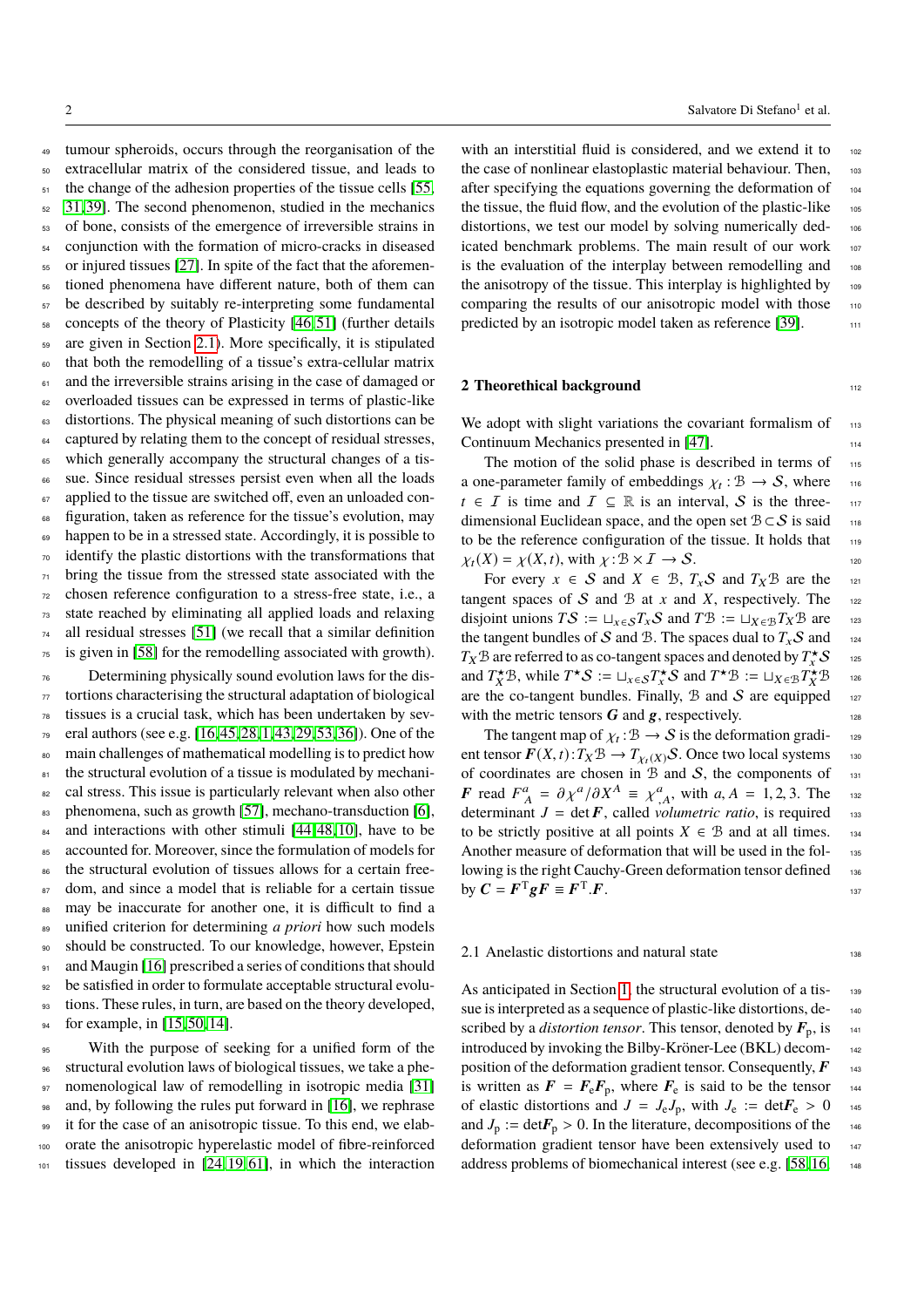<sup>149</sup> 45, 1, 2, 26, 36, 39, 40]). The physical and geometrical mean-<sup>150</sup> ing of the BKL decomposition have been explained in detail, <sup>151</sup> for instance, in [51, 32] and they have been recently used to 152 study the structural evolution of a growing tumour in [10]. <sup>153</sup> For every pair  $(X, t) \in \mathcal{B} \times \mathcal{I}$ ,  $\mathbf{F}_p(X, t)$  maps  $T_X \mathcal{B}$  into a vector space, denoted by  $\mathcal{N}_X(t)$  and consisting in the imvector space, denoted by  $N_X(t)$  and consisting in the im-<sup>155</sup> age of  $T_X \mathcal{B}$  through  $\mathbf{F}_p(X, t)$  [10], whose vectors represent body elements in a stress-free state [11]. In general,  $\mathbf{F}_p$  is body elements in a stress-free state [11]. In general,  $F_p$  is 157 an *incompatible* tensor (see [51,59] and references therein). <sup>158</sup> The way in which  $F_p(X, t)$  operates on  $T_X \mathcal{B}$  is illustrated in<br><sup>159</sup> Figure 1. Figure 1.



collection of natural states

**Fig. 1** Multiplicative decomposition of the deformation gradient tensor **F**. When the BKL decomposition is enforced, the rule  $\mathbf{F} = \mathbf{F}_e \mathbf{F}_p$ applies. When, instead, the decomposition *à la* Epstein and Maugin [15, 50] is employed, the rule  $\mathbf{F}\Pi = \mathbf{F}_{\text{e}}$  is used.

<sup>160</sup> In light of the BKL decomposition, each vector in the 161 natural state  $\mathbf{u}_X(t) \in \mathcal{N}_X(t)$  can be distorted elastically into <sup>162</sup>  $u_x(t) = F_e(X, t)u_x(t) \in T_x \mathcal{S}$ , with  $x = \chi_t(X)$ . Moreover, we introduce the tensor  $\mathbf{\Pi}(X, t) : \mathcal{N}_x(t) \to T_x \mathcal{B}$  as the inverse of introduce the tensor **Π**(*X*, *t*) :  $\mathcal{N}_X(t)$  →  $T_X \mathcal{B}$  as the inverse of <br><sup>164</sup>  $\mathbf{F}_p(X, t)$ , so that the relation  $U_X = \mathbf{\Pi}(X, t) \mathbf{u}_X(t) \in T_X \mathcal{B}$  holds <sup>164</sup>  $F_p(X, t)$ , so that the relation  $U_X = \Pi(X, t) \mathbf{u}_X(t) \in T_X \mathcal{B}$  holds<br><sup>165</sup> true. Finally, we notice that, since  $F(X, t) : T_X \mathcal{B} \to T_X \mathcal{S}$  is true. Finally, we notice that, since  $F(X, t) : T_X \mathcal{B} \to T_X \mathcal{S}$  is<br>such that  $u_x(t) = F(X, t)U_X$ , with  $x = \chi_t(X)$ , it also holds 166 such that  $u_x(t) = F(X, t)U_X$ , with  $x = \chi_t(X)$ , it also holds that true that

$$
\mathbf{u}_x(t) = \mathbf{F}(X, t)\mathbf{U}_X = \mathbf{F}(X, t)\mathbf{\Pi}(X, t)\mathbf{u}_X(t)
$$
  
=  $\mathbf{F}_e(X, t)\mathbf{u}_X(t).$  (1)

<sup>168</sup> It follows thus from this chain of equalities, which has to be 169 respected for all  $\mathbf{u}_X(t) \in \mathcal{N}_X(t)$ , that the elastic distortion 170 tensor is given by  $\mathbf{F}_e = \mathbf{F}\boldsymbol{\Pi}$ . We remark that this result goes  $f_{171}$  far behind the simple renaming of  $\mathbf{F}_{p}^{-1}$  with  $\Pi$ , for it actually <sup>172</sup> discloses the possibility of exploring some analogies of the 173 BKL decomposition with the theory of material uniformity <sup>174</sup> [15, 50, 16, 14, 54] (quoting *verbatim* from [16] "*a body is* <sup>175</sup> *said to be materially uniform if all its points are made of the* <sup>176</sup> *same material*"). However, we do not speculate here on this 177 analogy because it is out of the scope of our work.

## 2.2 The fibre pattern 178

Following the framework presented in  $[24, 19, 61, 5, 34, 35]$ , 179 also in this work we study fibre-reinforced tissues in which 180 the fibres are oriented statistically. The first assumption of 181 our approach is that, at each material point  $X$  that finds itself in a natural state, the tissue is transversely isotropic with 183 respect to the direction associated with the unit vector  $\mathfrak{m}_{x}$ , 184 which defines the direction of local alignment of the fibre 185 passing through *X*. The second assumption is that the fibres'  $186$ directional distribution is such that the tissue as a whole 187 is transversely isotropic with respect to a global symmetry 188 axis, identified with the unit vector  $\mathfrak{m}_0$ . Moreover, in the 189 sequel we restrict our attention to a sample of tissue charac-<br>190 terised by cylindrical shape and material properties that vary 191 only along its geometrical axis. The sample is thus homoge-<br>192 neous on each cross section. A consequence of this setting is 193 that the sample's geometrical axis coincides with the axis of 194 transverse isotropy, which is also then symmetry axis of the 195  $t$ issue.  $196$ 

To account for the statistical orientation of the fibres, we 197 adhere to the framework discussed in [19] and we introduce 198 the function  $\wp_X : \mathbb{S}^2 \mathbb{N}_X(t) \to \mathbb{R}^+_0$ , with

$$
\mathbb{S}^{2} \mathcal{N}_{X}(t) := \{ \mathfrak{m}_{X} \in \mathcal{N}_{X}(t) \colon ||\mathfrak{m}_{X}|| = 1 \},\tag{2}
$$

and  $\wp_X(\mathfrak{m}_X)$  measuring the probability density that a (recti-<br>fied) fibre passing through X be directed along  $\mathfrak{m}_X$ . fied) fibre passing through *X* be directed along  $m<sub>X</sub>$ .

With respect to an orthonormal vector basis  $\{\mathbf{e}_{\alpha}\}_{\alpha=1}^{3}$  of  $\exp(i\mathbf{e}_{\alpha})$  such that  $\mathbf{e}_{2}$  is parallel to  $\mathbf{m}_{\alpha}$  a unit vector  $\mathbf{m}_{\mathbf{v}} \in \mathbb{N}_{\mathbf{v}}(t)$  $\mathcal{N}_X(t)$ , such that  $\mathbf{e}_3$  is parallel to  $\mathfrak{m}_0$ , a unit vector  $\mathfrak{m}_X \in \mathcal{N}_X(t)$  203 can be expressed in spherical coordinates as  $\mathfrak{m}_X = \check{\mathfrak{m}}_X(\vartheta, \varphi)$ ,  $\qquad$  204<br>where the vector-valued function  $\check{\mathfrak{m}}_X : [0, \pi] \times [0, 2\pi] \rightarrow$ where the vector-valued function  $\tilde{\mathbf{m}}_X : [0, \pi] \times [0, 2\pi] \rightarrow \mathbb{S}^2 \mathbb{N}_X(t)$  is given by  $\mathbb{S}^2 \mathcal{N}_X(t)$  is given by 206

$$
\mathbf{\hat{m}}_X(\vartheta, \varphi) = \sin \vartheta \cos \varphi \, \mathbf{e}_1 + \sin \vartheta \sin \varphi \, \mathbf{e}_2 + \cos \vartheta \, \mathbf{e}_3. \tag{3}
$$

Accordingly, a physical quantity  $\mathfrak{F}_X$  depending on the local direction of fibre alignment, and thus defined over the <sub>208</sub> set  $\mathbb{S}^2 \mathcal{N}_X(t)$ , can be rewritten as a function of  $\vartheta$  and  $\varphi$ , i.e.,  $\infty$ <br> $\mathbb{S}_{\mathcal{M}}(\mathbf{m}_X) - \mathbb{S}_{\mathcal{M}}(\mathbf{m}_X(t), \varphi) = \mathbb{S}_{\mathcal{M}}(\vartheta \varphi)$ . In particular the prob  $\mathfrak{F}_X(\mathfrak{m}_X) = \mathfrak{F}_X(\mathfrak{m}_X(\vartheta, \varphi)) = \mathfrak{F}_X(\vartheta, \varphi)$ . In particular, the prob-<br>ability density becomes  $\varphi_X(\mathfrak{m}_Y) = \varphi_Y(\vartheta, \varphi)$  and, since the ability density becomes  $\wp_X(\mathfrak{m}_X) = \check{\wp}_X(\vartheta, \varphi)$  and, since the 211<br>tissue as a whole is assumed to be transversely isotropic with tissue as a whole is assumed to be transversely isotropic with respect to  $\mathfrak{m}_0$ ,  $\check{\varphi}$  is not allowed to depend on the longitude,  $\varphi$ .<br>  $\varphi$ . Consequently, the equality  $\varphi_X(\mathfrak{m}_X) = \check{\varphi}_X(\vartheta)$  must be  $\varphi$ . Consequently, the equality  $\varphi_X(\mathfrak{m}_X) = \check{\varphi}_X(\vartheta)$  must be  $\varphi_1$  fulfilled. fulfilled.

Following the formalism adopted in [20], the directional  $_{216}$ average of  $\mathfrak{F}_X$  is defined as 217

$$
\langle \langle \mathfrak{F}_X(\mathfrak{m}_X) \rangle \rangle = \int_{\mathbb{S}^2 \mathcal{N}_X(t)} \mathfrak{F}_X(\mathfrak{m}_X) \wp_X(\mathfrak{m}_X)
$$
  
= 
$$
\int_0^{2\pi} \int_0^{\pi} \mathfrak{F}_X(\vartheta, \varphi) \wp_X(\vartheta) \sin \vartheta d\vartheta d\varphi.
$$
 (4)

All physical quantities featuring in the mathematical model, 218 including the probability density, are assumed to be invariant  $_{219}$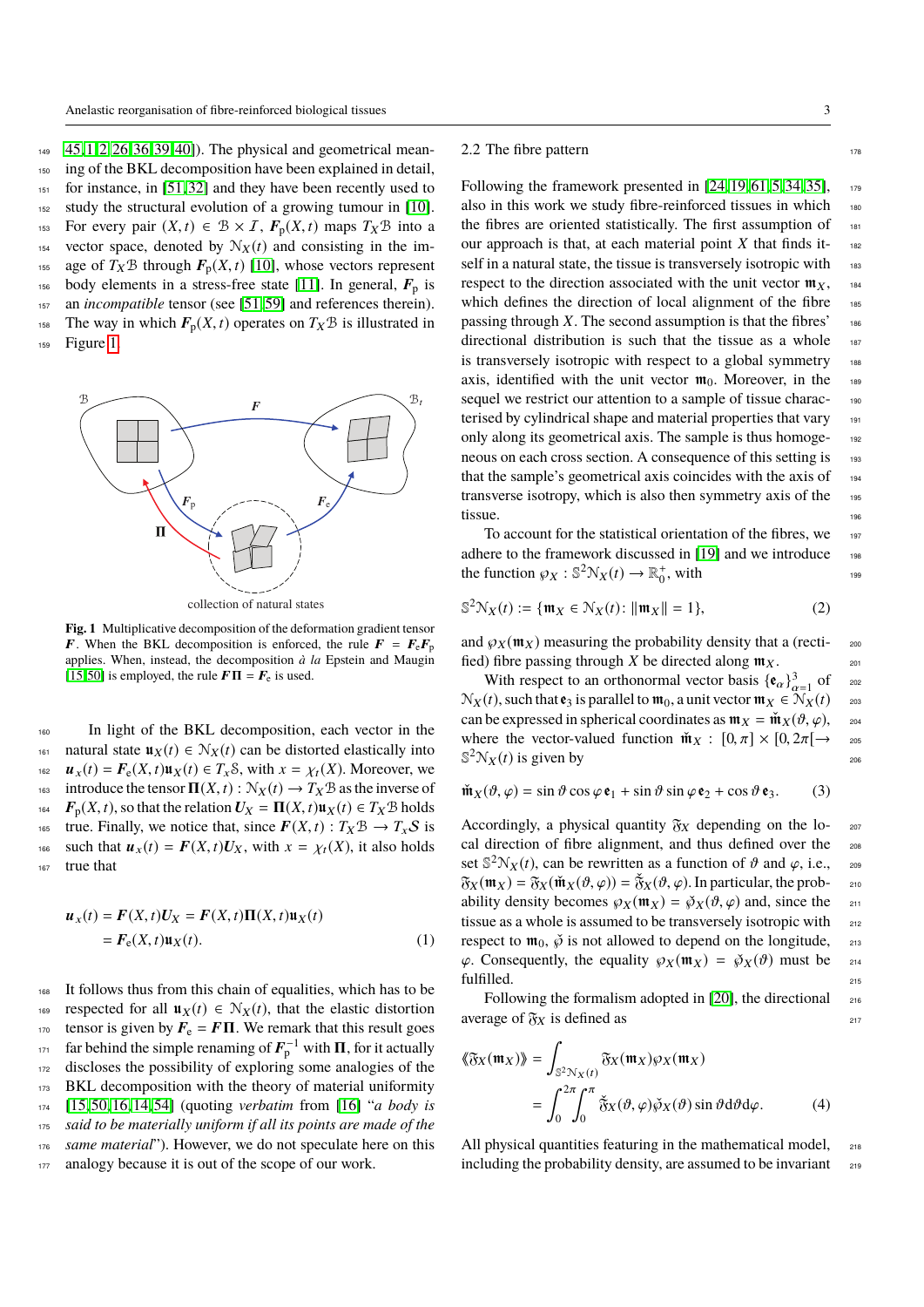220 under the reflection  $m_X \mapsto -m_X$ , for all  $m_X$ . This permits  $_{221}$  to rephrase the directional average (4) as

$$
\langle \langle \tilde{\mathfrak{F}}_X(\mathfrak{m}_X) \rangle \rangle = 2 \int_{\mathbb{S}^{2+} \mathcal{N}_X(t)} \tilde{\mathfrak{F}}_X(\mathfrak{m}_X) \wp_X(\mathfrak{m}_X)
$$
  
= 
$$
\int_0^{2\pi} \int_0^{\pi/2} \tilde{\mathfrak{F}}_X(\vartheta, \varphi) \check{\psi}_X(\vartheta) \sin \vartheta d\vartheta d\varphi,
$$
 (5)

where  $\mathbb{S}^{2+} \mathcal{N}_X(t)$  is the "northern" hemisphere [5], i.e.,

$$
\mathbb{S}^{2+} \mathcal{N}_X(t) := \{ \mathfrak{m}_X \in \mathbb{S}^2 \mathcal{N}_X(t) : \mathfrak{m}_X \cdot \mathfrak{m}_0 \ge 0 \},\tag{6}
$$

and the probability density  $\check{\psi}_X : [0, \pi/2] \to \mathbb{R}^+$  is defined<br>the equality  $\check{\psi}_{X'}(\mathcal{A}) = \psi_X(\check{\mathfrak{M}}_X(\mathcal{A} \setminus \mathcal{A}))$  for all  $(\mathcal{A} \setminus \mathcal{A}) \in$ by the equality  $\check{\psi}_X(\vartheta) = \psi_X(\check{\mathfrak{m}}_X(\vartheta, \varphi))$ , for all  $(\vartheta, \varphi) \in$ <br>225  $[0, \pi/2] \times [0, 2\pi]$ , with  $\psi_X = 2\varphi_X|_{\mathbb{S}^{2+\alpha}}$  [5]. As done in previ-225  $[0, \pi/2] \times [0, 2\pi]$ , with  $\psi_X = 2\wp_X|_{S^{2+}_{X} \to S}$  [5]. As done in previ-<sup>226</sup> ous works [21, 5], we assume that  $\psi_X$  is the pseudo-Gaussian distribution distribution

$$
\check{\psi}_X(\vartheta) = \frac{\check{\gamma}_X(\vartheta)}{2\pi \int_0^{\pi/2} \check{\gamma}_X(\vartheta') \sin \vartheta' d\vartheta'},\tag{7a}
$$

$$
2\pi \int_0^{\pi/2} \check{\gamma}_X(\vartheta') \sin \vartheta' d\vartheta'
$$

$$
\check{\gamma}_X(\vartheta) = \exp\left(-\frac{\left[\vartheta - q\right]^2}{2\omega^2}\right),\tag{7b}
$$

where q and ω are referred to as fibre mean angle and stan-<br>
<sup>229</sup> dard deviation, respectively. Since, as anticipated above, α dard deviation, respectively. Since, as anticipated above, q 230 and  $\omega$  are hypothesised to vary only along the axis of the sample, they can be written as functions of the normalised sample, they can be written as functions of the normalised 232 axial variable  $\xi \in [0, 1]$ , which is zero at the sample's lower<br>233 boundary and equal to one at the upper boudary. Hereafter, boundary and equal to one at the upper boudary. Hereafter, <sup>234</sup> we prescribe the expressions

$$
q(\xi) = \frac{\pi}{2} \left\{ 1 - \cos \left( \frac{\pi}{2} \left[ -\frac{2}{3} \xi^2 + \frac{5}{3} \xi \right] \right) \right\},\tag{8a}
$$

$$
\omega(\xi) = 10^3 [(1 - \xi)\xi]^4 + 3 \cdot 10^{-2},\tag{8b}
$$

<sup>235</sup> which qualitatively reproduce the alignment of fibres in ar-<sup>236</sup> ticular cartilage [52]. According to (8a) and (8b), the mean 237 angle takes on the values  $q(0) = 0$  and  $q(1) = \pi/2$ , and the standard deviation attains its minimum at  $\xi = 0$  and  $\xi = 1$ . 238 standard deviation attains its minimum at  $\xi = 0$  and  $\xi = 1$ .<br>
Hence, the fibres are more likely to be found aligned with Hence, the fibres are more likely to be found aligned with <sup>240</sup> the sample's symmetry axis at the bottom of the sample, and <sup>241</sup> more likely to be lying on transverse plane at the top. More-<sup>242</sup> over, at  $\xi = 1/2$ , the standard deviation reaches its maximum,<br><sup>243</sup> thereby tending to randomise the fibre orientation and. conthereby tending to randomise the fibre orientation and, con-<sup>244</sup> sequently, to make the tissue isotropic in the middle of the <sup>245</sup> sample.

246 Note that  $\mathfrak{m}: \mathcal{B} \to \mathcal{N}(t)$  indicates the vector field such <sup>247</sup> that  $\mathfrak{m}(X) = \mathfrak{m}_X$ , and  $\mathcal{N}(t) := \sqcup_{X \in \mathcal{B}} \mathcal{N}_X(t)$  is the bundle of <sup>248</sup> all spaces  $N_X(t)$ .

## 2.3 Constitutive laws

At each material point, the solid phase of the tissue is mod-<br>250 elled as a hyperelastic material. This hypothesis allows to 251 describe the mechanical behaviour of the solid phase entirely in terms of a strain energy density, and to express the 253 latter as a function of the elastic part of the deformation, 254 only. More precisely, if  $W_R = \hat{W}_R(C, X, t)$  denotes the strain energy density of the solid phase, written per unit volume  $\epsilon_{\text{ss}}$ energy density of the solid phase, written per unit volume of the reference configuration (note that the the material in- <sup>257</sup> homogeneities and their evolution are accounted for by the 258 explicit dependence of  $\hat{W}_{R}$  on the material points and time, 259 respectively), it is possible to write  $[7, 16]$  260

$$
\hat{W}_{\mathcal{R}}(\mathbf{C}, X, t) = \frac{1}{J_{\mathbf{\Pi}}(X, t)} \hat{W}_{\nu}(\mathbf{C}_{\mathbf{e}}(X, t), X),
$$
\n(9)

where  $\hat{W}_v$  is measured per unit volume of the natural state,<br> $V = \det \mathbf{H}$  and  $\mathbf{C} = \mathbf{E}^{\mathrm{T}} \mathbf{E} = \mathbf{E}^{\mathrm{T}} \circ \mathbf{E} = \mathbf{H}^{\mathrm{T}} \mathbf{C} \mathbf{H}$  is the  $J_{\Pi}$  = det  $\Pi$  and  $C_{\rm e} = F_{\rm e}^{\rm T} F_{\rm e} = F_{\rm e}^{\rm T} g F_{\rm e} = \Pi^{\rm T} C \Pi$  is the 262<br>electic part of the right Cauchy Green deformation tensor *elastic part* of the *right Cauchy-Green deformation tensor*. <sup>263</sup> We remark that, in Equation  $(9)$ , the explicit dependence  $_{264}$ of the strain energy function on material points is given <sup>265</sup> through  $\xi$ . In the following, however, for the sake of a lighter notation, the explicit dependence of  $\hat{W}_v$  on material points. notation, the explicit dependence of  $\hat{W}_y$  on material points, 267<br>*V* is emitted by understood, and we edge to the greent  $X$ , is omitted but understood, and we adapt to the present  $268$ framework a strain energy density used in previous works <sup>269</sup>  $[24, 19, 61, 5, 40, 35]$ , i.e.,  $270$ 

$$
\hat{W}_V(\mathbf{C}_e) = \Phi_{sv}\hat{U}(J_e) + \Phi_{0sv}\hat{W}_0(\mathbf{C}_e) + \Phi_{1sv}\hat{W}_{en}(\mathbf{C}_e),
$$
 (10)

where  $271$ 

$$
\Phi_{0s\nu} = J_e \phi_{0s},\tag{11a}
$$

$$
\Phi_{1s\nu} = J_e \phi_{1s},\tag{11b}
$$

$$
\Phi_{\rm sv} = \Phi_{\rm 0sv} + \Phi_{\rm 1sv} = J_{\rm e} \phi_{\rm s} \tag{11c}
$$

are the volumetric fractions of the non-fibrous matrix, fibres,  $272$ and solid phase as a whole, respectively, all measured per 273 unit volume of the natural state, while  $\hat{U}(J_e)$ ,  $\hat{W}_0(\mathbf{C}_e)$ , and  $z_{74}$  $\hat{W}_{en}(\mathcal{C}_{e})$  are given by 275

$$
\hat{U}(J_e) = \alpha_0 \mathcal{H}(J_{cr} - J_e) \frac{[J_e - J_{cr}]^{2q}}{[J_e - \Phi_{sv}]^r},\tag{12a}
$$

$$
\hat{W}_0(\mathbf{C}_e) = \alpha_0 \left[ \frac{\exp\left(\alpha_1 [I_{1e} - 3] + \alpha_2 [I_{2e} - 3] \right)}{[I_{3e}]^{\alpha_3}} - 1 \right], \quad (12b)
$$

$$
\hat{W}_{\text{en}}(C_{\text{e}}) = \hat{W}_{1i}(C_{\text{e}}) + \langle \hat{W}_{1a}(C_{\text{e}}, \mathfrak{m}) \rangle. \tag{12c}
$$

In (12a)–(12c),  $\alpha_0 = 0.125$  MPa,  $\alpha_1 = 0.778$ ,  $\alpha_2 = 0.111$ ,  $\alpha_3 = \alpha_1 + 2\alpha_2 = 1$ ,  $\alpha > 0$ , and  $r \in ]0, 1]$  are material  $\alpha_3$  $\alpha_3 = \alpha_1 + 2\alpha_2 = 1$ ,  $q \ge 0$ , and  $r \in ]0, 1]$  are material  $\alpha_2$ <br>parameters.  $J_{cr} \in ]\Phi_{ev}$ . 1 is a critical value of  $J_e$  (in this work. parameters,  $J_{cr} \in ]\Phi_{sv}$ , 1] is a critical value of  $J_e$  (in this work,  $\psi_{av}$  we take  $q = 2$ ,  $r = 0.5$ , and  $J_{cr} = \Phi_{sv} + 0.1$ ),  $I_{1e} = \text{tr}(\mathcal{C}_e)$ ,  $\psi_{av}$ we take  $q = 2$ ,  $r = 0.5$ , and  $J_{cr} = \Phi_{sv} + 0.1$ ,  $I_{1e} = \text{tr}(\mathcal{C}_e)$ ,  $z_{79}$ <br>  $I_{2e} = \frac{1}{2} \{[\text{tr}(\mathcal{C}_e)]^2 - \text{tr}(\mathcal{C}_e^2)\}$ , and  $I_{3e} = \text{det } \mathcal{C}_e$  are the principal  $z_{80}$  $I_{2e} = \frac{1}{2} \{ [\text{tr}(\mathbf{C}_e)]^2 - \text{tr}(\mathbf{C}_e^2) \}, \text{ and } I_{3e} = \text{det } \mathbf{C}_e \text{ are the principal }$ invariants of  $C_e$ ,  $\hat{W}_{1i}$  is the isotropic part of the strain energy  $281$ density of the fibres (it has the same functional form as  $(12b)$ , 282 but it features different coefficients), and  $\hat{W}_{1a}(\mathbf{C}_{e}, \mathbf{m})$  reads  $\qquad$  285

$$
\hat{W}_{1a}(\mathbf{C}_e, \mathbf{m}) = \mathcal{H}(I_{4e} - 1)\frac{1}{2}c[I_{4e} - 1]^2,
$$
\n(13)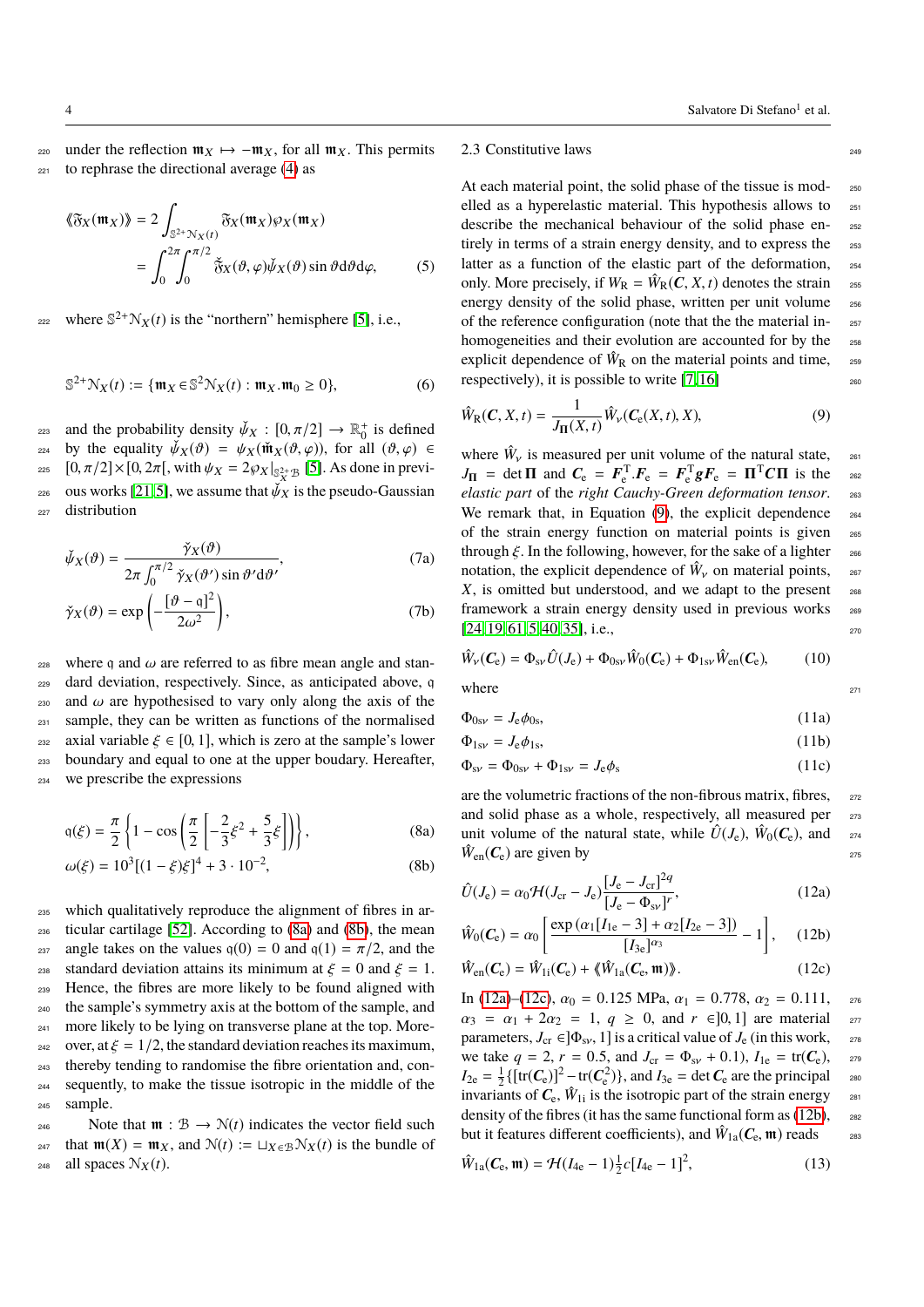where  $I_{4e} = C_e$ :  $\mathfrak{m} \otimes \mathfrak{m} = C$ : ( $\mathbf{\Pi} \mathfrak{m} \otimes \mathbf{\Pi} \mathfrak{m}$ ) and  $c = 7.46$  MPa.<br>285 In (12a) and (13). H is the Heaviside function, i.e.,  $H(s) = 1$ In (12a) and (13),  $H$  is the Heaviside function, i.e.,  $H(s) = 1$ 286 for all  $s \ge 1$ , and  $\mathcal{H}(s) = 0$  for all  $s < 0$ . Finally, it is possible  $\sum_{\text{287}}$  to define the unit vector field to define the unit vector field

$$
M = \frac{\Pi \mathfrak{m}}{\|\Pi \mathfrak{m}\|}.
$$
 (14)

<sup>288</sup> Consequently, the structure tensor field associated with the 289 natural state, i.e.,  $\mathfrak{a} = \mathfrak{m} \otimes \mathfrak{m}$ , transforms as

$$
A = M \otimes M = \frac{\Pi \mathfrak{a} \Pi^{\mathrm{T}}}{(\Pi^{\mathrm{T}}.\Pi) : \mathfrak{a}},\tag{15}
$$

<sup>290</sup> with A being the structure tensor field associated with the

reference configuration, and the invariant  $I_{4e}$  becomes  $I_{4e}$  =  $I_4I_{4\Pi}$ , where we used the notation

$$
444
$$

$$
I_4 = \mathbf{C} : \mathbf{A}, \tag{16a}
$$

$$
I_{4\Pi} = (\mathbf{\Pi}^{\mathrm{T}}.\mathbf{\Pi}) : \mathfrak{a}.
$$
 (16b)

293 The energy  $\hat{U}(J_e)$  is zero for  $J_e$  above the critical volume ratio <sup>294</sup> *J*<sub>cr</sub> (which, in general, is a function of material points), and 295 diverges for  $J_e$  tending to  $\Phi_{sv}$  from above, thereby preventing<br>296 the elastic distortions from violating the unilateral constraint the elastic distortions from violating the unilateral constraint <sup>297</sup>  $J_e \ge \Phi_{sv}$ . The constitutive part of the first Piola-Kirchhoff<br><sup>298</sup> stress tensor associated with the solid phase is given by stress tensor associated with the solid phase is given by

$$
P = F\left[\frac{1}{J_{\Pi}}\Pi\left(2\frac{\partial \hat{W}_{\nu}}{\partial C_{e}}(C_{e})\right)\Pi^{T}\right].
$$
 (17)

299 Consequently,  $P$  can be expressed constitutively as a function <sup>300</sup> of **F** and **Π**, i.e.,  $P = \hat{P}(F, \Pi)$ . Also in this case, the explicit dependence on material points is omitted but understood. dependence on material points is omitted but understood.

<sup>302</sup> The system under study, comprising a porous solid phase <sup>303</sup> (i.e., matrix and reinforcing fibres) and an interstitial fluid, is 304 assumed to be saturated, thereby meaning that the porosity <sup>305</sup> of the medium coincides with the volumetric fraction of the <sup>306</sup> fluid, which is thus given by  $\phi_f = 1 - \phi_s$ .<br>The mathematical model presented

307 The mathematical model presented in the following is <sup>308</sup> based on the hypothesis that the interstitial fluid obeys Darcy's <sup>309</sup> law. This requires the introduction of a permeability tensor 310 for the tissue. In this work, we adapt to our problem the con-311 stitutive framework developed in [23, 22, 19, 61, 34]. Hence, <sup>312</sup> we assume that the spatial permeability tensor reads [61]

$$
\mathbf{k} = k_0 \frac{[JJ_{\Pi} - \Phi_{1s\nu}]}{J^2 J_{\Pi}^2} \mathbf{g}^{-1} \n+ k_0 \frac{[JJ_{\Pi} - \Phi_{1s\nu}]\Phi_{1s\nu}}{J^2 J_{\Pi}^2} \mathbf{F} \Pi \left\{ \frac{\mathfrak{a}}{I_{4e}} \right\} \Pi^{\mathsf{T}} \mathbf{F}^{\mathsf{T}},
$$
\n(18)

313 where  $k_0$  is taken to be of the Holmes&Mow type [41], i.e.,

$$
k_0 = k_{0\nu} \left[ \frac{JJ_{\mathbf{II}} - \Phi_{\rm sv}}{1 - \Phi_{\rm sv}} \right]^{k_0} \exp\left( \frac{1}{2} m_0 [J^2 J_{\mathbf{II}}^2 - 1] \right),\tag{19}
$$

314 where  $\kappa_0 = 0.0848$  and  $m_0 = 4.638$  are model parameters,<br>315 and  $k_{0v}$  is a reference permeability. As done elsewhere (e.g. and  $k_{0v}$  is a reference permeability. As done elsewhere (e.g. in [61]),  $k_{0v}$  is taken as a function of the axial coordinate,  $\xi$ , <sup>316</sup>, 316<br>and its functional form is defined in (22). From (18) and (19) and its functional form is defined in  $(22)$ . From  $(18)$  and  $(19)$ we notice that, since the product  $JJ_{\text{II}} = J_e$  has to be greater 318 than, or equal to,  $\Phi_{sv}$ , the permeability tensor is positive  $\sin \theta_{sv}$  semi-definite for  $JJ_{\text{H}} > \Phi_{sv} > \Phi_{1sv}$  and, in particular, it is semi-definite for  $JJ_{\Pi} \ge \Phi_{sv} \ge \Phi_{1sv}$  and, in particular, it is positive definite when the strict inequality is satisfied, i.e., positive definite when the strict inequality is satisfied, i.e., when  $JJ_{\Pi} > \Phi_{sv}$ .<br>For future use, we compute the Piola transform of **k**, i.e., <sup>322</sup>

 $K = JF^{-1}kF^{-T}$ , which reads 324

$$
\mathbf{K} = k_0 \frac{[JJ_{\mathbf{\Pi}} - \Phi_{1sv}]^2}{JJ_{\mathbf{\Pi}}^2} \mathbf{C}^{-1} + k_0 \frac{[JJ_{\mathbf{\Pi}} - \Phi_{1sv}]\Phi_{1sv}}{JJ_{\mathbf{\Pi}}^2} \mathbf{\Pi} \left\{ \frac{\mathfrak{a}}{I_{4e}} \right\} \mathbf{\Pi}^{\mathrm{T}}.
$$
 (20)

Clearly, since  $k$  is positive semi-definite,  $K$  is positive semi-<br>325 definite too. Note also that **K** can be written as  $\mathbf{K} = \hat{\mathbf{K}}(\mathbf{F}, \mathbf{\Pi})$ , see<br>where the dependence on **F** is through **C** because of objecwhere the dependence on  $\vec{F}$  is through  $\vec{C}$  because of objectivity, and the dependence on  $X$  is understood. In fact, in the  $328$ case of inhomogeneous materials, the dependence of  $k_{0v}$  on  $\omega$  material points can be taken into account by expressing  $k_{0v}$ material points can be taken into account by expressing  $k_{0y}$  <sup>330</sup> as a function of the void ratio associated with the natural as a function of the void ratio associated with the natural state,  $e_v = (1 - \Phi_{sv})/\Phi_{sv}$ , and specifying how the volumetric  $\frac{332}{25}$ <br>fraction  $\Phi_{sv}$  depends on the normalised axial coordinate  $\mathcal{E}_{\text{ass}}$ fraction  $\Phi_{\text{sv}}$  depends on the normalised axial coordinate  $\xi$  333<br>(we recall, indeed, that the material is assumed here to be (we recall, indeed, that the material is assumed here to be inhomogeneous only axially). In this work, we assign the 335 volumetric fractions of matrix and fibres in the tissue's natu-<br>336 ral state,  $\Phi_{0sv}$  and  $\Phi_{1sv}$ , and we compute thus the volumetric fraction of the solid phase as  $\Phi_{sv} = \Phi_{0sv} + \Phi_{1sv}$ . In particular, fraction of the solid phase as  $\Phi_{sv} = \Phi_{0sv} + \Phi_{1sv}$ . In particular,  $\Phi_{sv}$  we prescribe [61] we prescribe  $[61]$ 

$$
\Phi_{0sv} = \hat{\Phi}_{0sv}(\xi) = -0.062\xi^2 + 0.038\xi + 0.046,\tag{21a}
$$

$$
\Phi_{1s\nu} = \hat{\Phi}_{1s\nu}(\xi) = +0.062\xi^2 - 0.138\xi + 0.204,\tag{21b}
$$

$$
\Phi_{\rm sv} = \hat{\Phi}_{\rm sv}(\xi) = -0.100\xi + 0.250. \tag{21c}
$$

Following the constitutive framework adopted in previous 340 works, we assume that  $k_{0\nu}$  depends on  $e_{\nu}$  as suggested by  $\frac{341}{342}$ <br>Holmes&Mow [41]. Hence, given the constant referential Holmes&Mow [41]. Hence, given the constant referential void ratio  $e_v^{(0)} = 4$  and the constant referential scalar per-<br>meability  $k_{0v}^{(0)} = 3.7729 \cdot 10^{-3}$  mm<sup>4</sup>(Ns)<sup>-1</sup>, we assign  $k_{0v}$  <sup>343</sup>  $\frac{0}{y}$  = 3.7729 · 10<sup>-3</sup> mm<sup>4</sup>(Ns)<sup>-1</sup>, we assign  $k_{0v}$  <sup>344</sup> expression [61] through the expression  $[61]$ <sup>345</sup>

$$
\frac{k_{0\nu}}{k_{0\nu}^{(0)}} = \left[\frac{e_{\nu}}{e_{\nu}^{(0)}}\right]^{k_0} \exp\left(\frac{m_0}{2}\left[\left(\frac{1+e_{\nu}}{1+e_{\nu}^{(0)}}\right)^2 - 1\right]\right).
$$
 (22)

In summary, the constitutive framework adopted in this 346 work describes a hydrated, fibre-reinforced tissue, whose 347 solid phase is hyperelastic, transversely isotropic with respect 348 to a global symmetry axis (the direction of which is identi- <sup>349</sup> fied by the unit vector  $\mathfrak{m}_0$ , and inhomogeneous along this  $\mathfrak{s}_5$ axis. We emphasise that, within the employed approach, the 351 inhomogeneity is due to the fact that the volumetric fractions  $352$ of matrix and fibres,  $\Phi_{0s\nu}$  and  $\Phi_{1s\nu}$ , the standard deviation of  $\Box$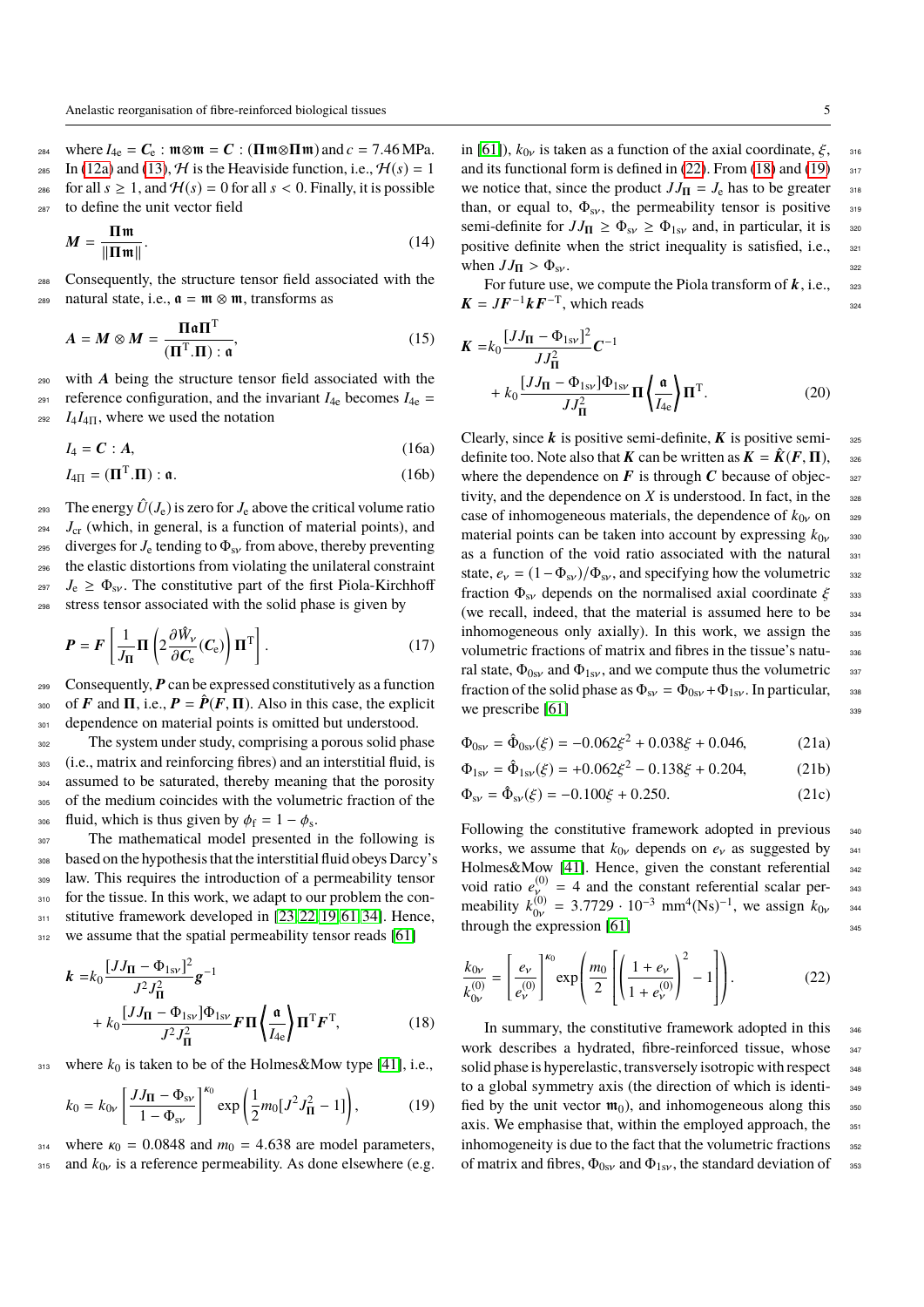354 the probability density,  $\omega$ , and the mean angle of fibre orien-<br>355 tation, a, depend on the normalised axial coordinate through tation, q, depend on the normalised axial coordinate through <sup>356</sup> the expressions (8a) and (8b), which are in qualitative agree-<sup>357</sup> ment with the histological features of articular cartilage, as <sup>358</sup> revealed by X-ray diffraction experiments [52].

## <sup>359</sup> **3 Description of Remodelling**

360 The mathematical model of the physical system under study <sup>361</sup> is characterised by two dissipative phenomena. First we con-362 sider the one related to the fluid flow, which is affected by <sup>363</sup> dissipative forces exchanged between the fluid and the solid <sup>364</sup> phase. We prescribe that these forces depend linearly on <sup>365</sup> the filtration velocity  $q = \phi_f[v_f - v_s]$  and, by disregard-<br><sup>366</sup> ing the influence of gravity on the flow, we obtain Darcy's ing the influence of gravity on the flow, we obtain Darcy's  $367$  law, which reads  $q = -k$  grad p in spatial form [3], and 368  $Q = -K$ Grad *p* in the so-called "material" form. Here, 369  $Q := JF^{-1}q$  is the Piola transform of the filtration velocity, <sup>370</sup> and Grad  $p = F<sup>T</sup>$  grad  $p$  is the "material" pressure gradient,  $371$  obtained by differentiating *p* with respect to the coordinates 372 associated with the reference configuration. We remark that 373 the filtration velocity represents the specific mass flux vector 374 associated with the motion of the fluid relative to the solid.

<sup>375</sup> The second dissipative phenomenon addressed in this <sup>376</sup> work is due to the reorganisation of the tissue's internal 377 structure. This process is described here in analogy with the  $378$  theory of finite strain plasticity through  $\Pi$  [16]. The rate with  $379$  which the anelastic distortions associated with  $\Pi$  evolve in <sup>380</sup> time is given by  $\Lambda = \dot{\Pi} \Pi^{-1}$  and it will be referred to as *tensor* <sup>381</sup> *of rate of remodelling*. In the sequel, we shall assume that <sup>382</sup> remodelling is a volume-preserving process, which yields the 383 restriction  $J_{\Pi} = 1$  and implies that  $\Lambda$  is a deviatoric second-384 order tensor. Within this framework, the generalised force 385 power-conjugate to  $\Lambda$  is the Mandel stress tensor  $\Sigma = CS$ 386 [15, 50], where  $S = F^{-1}P$  is the constitutive part of the <sup>387</sup> second Piola-Kirchhoff stress tensor of the solid phase.

## 3.1 Dissipation Inequality

<sup>389</sup> By accounting for the contributions due to the flow and re-390 modelling, denoted by  $\mathfrak{D}_{flow}$  and  $\mathfrak{D}_{rem}$ , respectively, the dis-391 sipation of the system under study can be written as [39]

$$
\mathfrak{D}_{\mathbb{R}} = \underbrace{\mathbf{K} : [\text{Grad } p \otimes \text{Grad } p]}_{\mathfrak{D}_{\text{flow}} \ge 0} \underbrace{-\Sigma : \Lambda}_{\mathfrak{D}_{\text{rem}}} \ge 0. \tag{23}
$$

 $392$  Since the positive semi-definiteness of K guarantees that  $\mathfrak{D}_{flow}$  is non-negative for all pressure gradients, the fulfilment 394 of the inequality  $\mathfrak{D}_R \geq 0$  is equivalent to requiring the con-395 dition  $\mathfrak{D}_{rem} = -\Sigma : \Lambda \geq 0$  for all  $\Sigma$  and  $\Lambda$ . Moreover, the <sup>396</sup> physical observation that remodelling is triggered by stress

suggests to relate  $\Sigma$  to  $\Lambda$  in such a way that the aforemen- 397 tioned restriction is respected. This should be done, however, 398 by exploiting the fact that  $\Sigma$  complies, by construction, with 399 the symmetry condition  $\Sigma C = CSC = (\Sigma C)^T [15, 50]$ . Upon  $_{400}$ setting  $Y := \mathbf{C} \mathbf{S} \mathbf{C}$ , this yields the chain of equalities  $401$ 

$$
\Sigma : \Lambda = (CSC) : (\Lambda C^{-1}) = Y : \text{sym}(\Lambda C^{-1}), \tag{24}
$$

which allows to rephrase  $\mathfrak{D}_{rem}$  as [15]  $\qquad \qquad \text{402}$ 

$$
\mathfrak{D}_{\text{rem}} = -Y : \text{sym}(\Lambda C^{-1}) \ge 0. \tag{25}
$$

We recall that the stress tensor  $Y$  can be obtained by expressing the strain energy density as a function of the Piola strain  $404$  $\mathcal{E} = \frac{1}{2} [\mathbf{G}^{-1} - \mathbf{C}^{-1}]$  [15,50].

We prescribe here that Y and sym( $\Lambda C^{-1}$ ) are related to  $\sim$  406 each other through an expression of the type  $407$ 

$$
sym(\Lambda \mathcal{C}^{-1}) = -\mathcal{R},\tag{26}
$$

where  $\Re$  is a tensor-valued function that has to be specified  $408$ constitutively. Equation (26) shall also be referred to as the  $409$ *remodelling law.*  $\frac{410}{40}$ 

To satisfy the condition  $\mathfrak{D}_{rem} \geq 0$ , we assume here that  $411$ R can be written as  $R = T : Y$ , where T is a fourth-order  $412$ tensor endowed with the major symmetry and such that the  $413$ inequality  $\mathfrak{D}_{rem} = Y : \mathbb{T} : Y \ge 0$  is respected for all Y 414 (i.e.,  $\mathbb T$  has to be positive semi-definite). The constitutive  $\mathbb{I}_{415}$ expression defining  $T$  specifies the law of remodelling that  $416$ one is interested in. It should be noticed, however, that since  $417$  $\Lambda$  is deviatoric (i.e., tr $\Lambda = 0$ ), the right-hand-side of (26),  $\mathcal{R}$ ,  $\phantom{1}$  418 must comply with the restriction tr( $\mathbb{C}\mathcal{R}$ ) = 0. This requires  $\frac{419}{419}$  $\mathbb T$  to fulfil the condition tr $[C(\mathbb T : Y)] = C : \mathbb T : Y = 0$ , for all  $\longrightarrow$  $Y$ .  $^{421}$ 

## 3.2 Remodelling laws

Equation (26) is the remodelling equation and it describes  $423$ how the anelastic phenomena evolve during all the deformative process. It is formulated as an evolution law for  $\Pi$  425 through the tensor  $\Lambda = \Pi \Pi^{-1}$ . . **426** 

In this work, we assume that remodelling occurs at a 427 given material point when the Frobenius norm  $\|\text{dev}\sigma\| =$ <br>  $\sqrt{a + \text{dev}\sigma^{abc}a + \text{dev}\sigma^{db}}$  of the deviatoric part of the con  $\sqrt{g_{ab}[\text{dev}\sigma]^{ac}g_{cd}[\text{dev}\sigma]^{db}}$  of the deviatoric part of the con-<br>stitutive solid phase Cauchy stress  $\sigma = I^{-1} \mathbf{P} \mathbf{F}^T$  exceeds stitutive solid phase Cauchy stress,  $\sigma = J^{-1}PF^{T}$ , exceeds 430<br>at that point a threshold equivalent stress,  $\sigma_{\text{tot}}$  termed "vield" at that point a threshold equivalent stress,  $\sigma_Y$ , termed "yield stress" in analogy with Plasticity. To take this requirement stress" in analogy with Plasticity. To take this requirement into account, we write T as  $T = \zeta L$ , where  $\zeta$  is a scalar stress-<br>dependent "remodelling switch". Hence, following [31], we dependent "remodelling switch". Hence, following [31], we prescribe a Perzyna-like model [51] 435

$$
\zeta = \lambda(\phi_{\rm s}) \left[ \frac{\| \text{dev}\sigma \| - \sqrt{2/3} \sigma_{\rm Y}}{\| \text{dev}\sigma \|} \right]_{+}, \qquad (27)
$$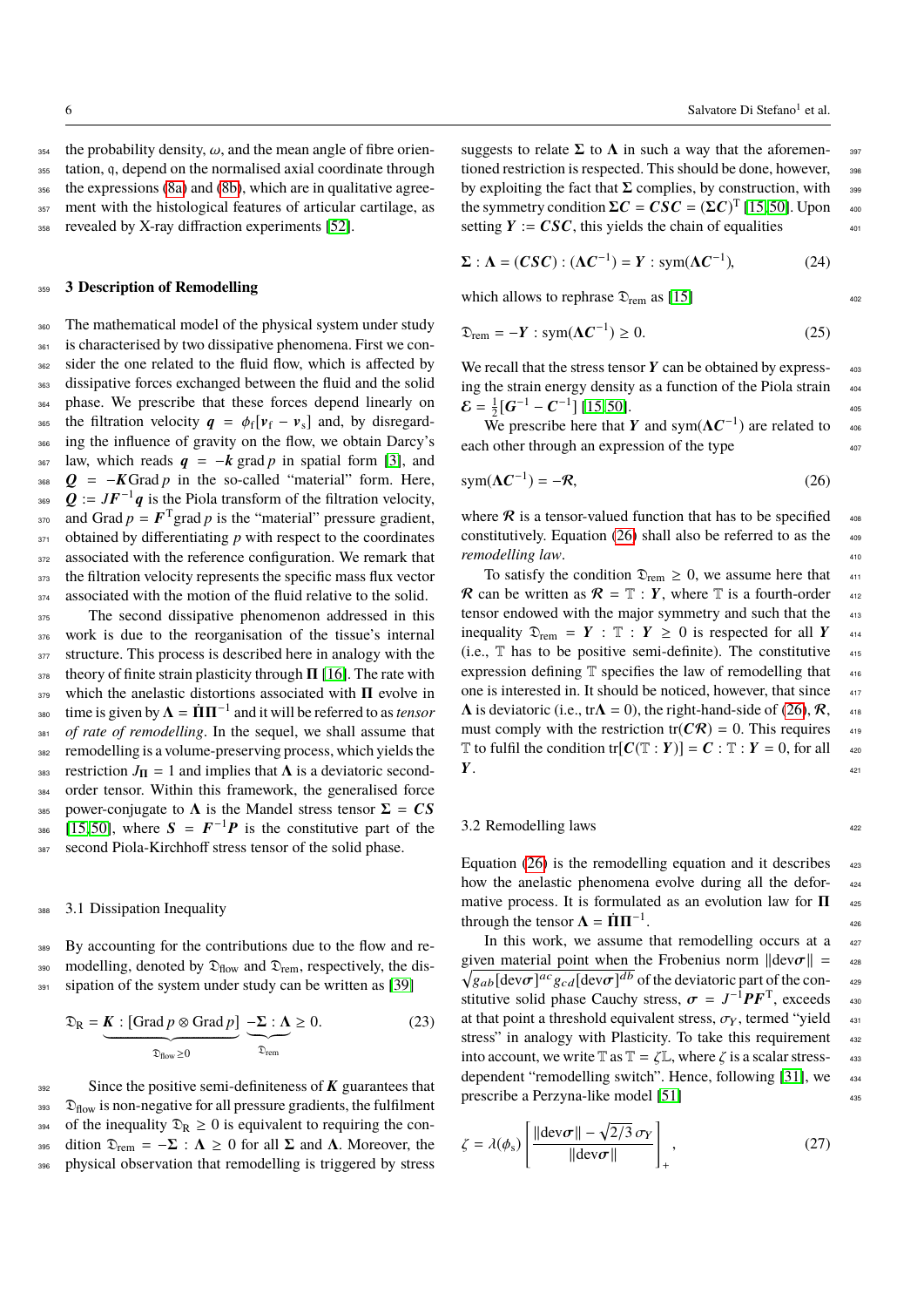436 where  $\lambda(\phi_s)$  is a material parameter depending on the vol-<br>437 umetric fraction of the solid phase, and the operator  $[\cdot]_+$ umetric fraction of the solid phase, and the operator  $[\cdot]_+$ <sup>438</sup> extracts the positive part of the function to which it is ap-<sup>439</sup> plied (see also [8]). In this work, we assume that the yield <sup>440</sup> stress is constant, and we set  $\sigma_Y = 0.002$  MPa. We emphasise<br><sup>441</sup> that  $\lambda(\phi_s)$  vanishes for vanishing  $\phi_s$ , since no remodelling that  $\lambda(\phi_s)$  vanishes for vanishing  $\phi_s$ , since no remodelling<br>the solid phase is absent In the following we <sup>442</sup> may occur if the solid phase is absent. In the following, we as adopt the simple law  $\lambda(\phi_s) = \lambda_0 \phi_s^2 = \lambda_0 [\Phi_{sv}/JJ_{\Pi}]^2$ , with  $\mu_s = 0.5$  (MP<sub>3</sub>, s)<sup>-1</sup>. We also remark that since the conditional  $\lambda_0 = 0.5 \text{ (MPa·s)}^{-1}$ . We also remark that, since the condi-<br>tion  $I_2 = 1$  applies in this context, the equality  $\phi_1 = \Phi_1/I$ 445 tion  $J_{\text{II}} = 1$  applies in this context, the equality  $\phi_s = \Phi_{s\nu}/J$ <br>446 allows to rephrase the dependence of  $\lambda$  on  $\phi_s$  in terms of the allows to rephrase the dependence of  $\lambda$  on  $\phi_s$  in terms of the use volume ratio Lalone rather than in terms of Land L <sup>447</sup> volume ratio *J* alone, rather than in terms of *J* and *J*Π.

<sup>448</sup> To complete the description of remodelling, it is neces-<sup>449</sup> sary to specify the fourth-order tensor L. In this work, we <sup>450</sup> consider the expression

$$
\mathbb{L} = \mathbb{M}^* : \mathbb{D} : \mathbb{M}^{*T},\tag{28}
$$

<sup>451</sup> where  $\mathbb{M}^*$  and  $\mathbb{M}^{*T}$  are specified in Appendix A. The fourth-<sup>452</sup> order tensor D encodes information about the material prop-453 erties of the tissue and, in general, is a function of  $C$  and  $454$  **Π**. With the notation introduced in Appendix A,  $\mathbb{D}$  transforms tensors of  $([TB]_2^0, \text{sym})$  into tensors of  $([TB]_0^2, \text{sym})$ . 456 According to (28), the tensor  $\mathcal R$  featuring in (26) reads

$$
\mathcal{R} = \mathbb{T} : Y = \zeta \mathbb{L} : Y = \zeta \mathbb{M}^* : \mathbb{D} : \mathbb{M}^{*T} : Y.
$$
 (29)

457 We remark that the double-contraction of  $\mathbb{M}^{*T}$  with Y ex-458 tracts the deviatoric part of Y with respect to the metric  $C$ , <sup>459</sup> i.e.,

$$
\mathbb{M}^{*T}: Y = Y - \frac{1}{3} \text{tr}(C^{-1}Y)C. \tag{30}
$$

460 Moreover, by introducing the tensor  $Z := D : M^{*T} : Y$ , the left-multiplication by M<sup>∗</sup> <sup>461</sup> in (29) leads to

$$
\mathcal{R} = \zeta \,\mathbb{M}^* : \mathbf{Z} = \zeta \left[ \mathbf{Z} - \frac{1}{3} \text{tr}(\mathbf{CZ}) \mathbf{C}^{-1} \right],\tag{31}
$$

<sup>462</sup> which guarantees the compliance with the constraint

$$
0 = \text{tr}\,\mathbf{\Lambda} = \text{tr}\left[\mathbf{C}\,\text{sym}(\mathbf{\Lambda}\mathbf{C}^{-1})\right]
$$
  
=  $-\text{tr}(\mathbf{C}\mathbf{\mathcal{R}}) = -\zeta\,\text{tr}[\mathbf{C}(\mathbb{M}^* : \mathbf{Z})] = 0.$  (32)

For the sake of simplicity, in the following we set  $\mathbb{D} = \mathbb{I}^{\sharp*}$ 463 <sup>464</sup> (see Appendix A for the definition of  $\mathbb{I}^{\sharp *}$ ), which implies

$$
Z = I^{\sharp*} : M^{*T} : Y
$$
  
=  $S - \frac{1}{3} \text{tr}(CS) C^{-1} = M^* : S = \tilde{S},$  (33a)

$$
\mathbb{L}: \mathbf{Y} = \mathbb{M}^* : \mathbf{Z} = \mathbb{M}^* : \mathbb{I}^{\sharp*} : \mathbb{M}^{*T} : \mathbf{Y}
$$

$$
= \mathbb{M}^{\sharp*} : \mathbf{Y}, \tag{33b}
$$

 $465$  where  $\tilde{S}$  is said to be the deviatoric part of S with re-<sub>466</sub> spect to the metric C, and  $\mathbb{M}^{\sharp*}$  is defined in Appendix A. Furthermore, since M<sup>∗</sup> <sup>467</sup> is idempotent (i.e., it holds that  $468 \text{ M}^* : \mathbb{M}^* = \mathbb{M}^*$ , we obtain the identity

$$
\mathbb{M}^*: \mathbf{Z} = \mathbb{M}^* : \mathbb{M}^* : \mathbf{S} = \mathbb{M}^* : \mathbf{S} = \mathbf{Z}.
$$
 (34)

$$
\mathcal{R} = \zeta \,\mathbb{M}^* : \mathbf{Z} = \zeta \,\mathbf{Z} = \zeta \left[ S - \frac{1}{3} \text{tr}(\mathbf{C} S) \mathbf{C}^{-1} \right],\tag{35}
$$

and the remodelling law takes on the form  $470$ 

$$
\text{sym}(\Lambda C^{-1}) = -\zeta \left[ S - \frac{1}{3} \text{tr}(CS) C^{-1} \right] = -\zeta \tilde{S},\tag{36}
$$

thereby satisfying the requirement  $(32)$ .

## *3.2.1 Model M1: Fully isotropic model* <sup>472</sup>

We use this model for comparison with the other ones, and  $473$ we obtain it in the limit of vanishing volumetric fraction of  $474$ the fibres. Hence, we set  $\Phi_{1sv} = 0$ , which implies  $\Phi_{0sv} = \Phi_{sv}$ , 475<br>and we rewrite the strain energy density (10) as and we rewrite the strain energy density  $(10)$  as

$$
\hat{W}_{\nu}(C_{e}) = \Phi_{\rm sv}\hat{U}(J_{e}) + \Phi_{\rm sv}\hat{W}_{0}(C_{e}).
$$
\n(37)

Consequently, the second Piola-Kirchhoff stress tensor con- <sup>477</sup> sists of the isotropic contribution only, i.e.,  $478$ 

$$
\mathbf{S}_{\text{iso}} = \frac{1}{J_{\mathbf{\Pi}}} \mathbf{\Pi} \left[ 2 \Phi_{\text{sv}} \left( \frac{\partial \hat{U}}{\partial \mathbf{C}_{\text{e}}} + \frac{\partial \hat{W}_{0}}{\partial \mathbf{C}_{\text{e}}} \right) \right] \mathbf{\Pi}^{\text{T}}, \tag{38}
$$

and the permeability tensor reduces to  $K_{\text{iso}} = Jk_0 C^{-1}$ . Furthermore, we prescribe the remodelling law  $480$ 

$$
sym(\Lambda \mathcal{C}^{-1}) = -\mathcal{R}_{(1)} = -\zeta \mathbb{L} : Y_{\text{iso}}.
$$
 (39)

with  $Y_{\text{iso}} = CS_{\text{iso}}C$ . By substituting  $Y_{\text{iso}}$  into (39) and performing all the necessary algebraic calculations, we obtain  $482$ 

$$
sym(\Lambda \mathbf{C}^{-1}) = -\mathcal{R}_{(1)} = -\zeta \tilde{\mathbf{S}}_{\text{iso}},
$$
\n(40)

with 
$$
\tilde{S}_{\text{iso}} = \mathbb{M}^* : S_{\text{iso}} = S_{\text{iso}} - \frac{1}{3} \text{tr}(CS_{\text{iso}})C^{-1}.
$$

#### *3.2.2 Model M2: Semi-isotropic model* <sup>484</sup>

In this model, we use the full permeability tensor defined 485 in  $(20)$  and the transversely isotropic strain energy density  $(10)$ , which produces the second Piola-Kirchhoff stress  $487$ tensor assessment and the set of the set of the set of the set of the set of the set of the set of the set of the set of the set of the set of the set of the set of the set of the set of the set of the set of the set of th

$$
S = S_i + S_a,\tag{41}
$$

 $with$   $489$ 

$$
S_{\rm i} = \frac{1}{J_{\rm II}} \Pi \left[ 2\Phi_{\rm sv} \frac{\partial \hat{U}}{\partial \mathbf{C}_{\rm e}} + 2\Phi_{\rm 0sv} \frac{\partial \hat{W}_{\rm 0}}{\partial \mathbf{C}_{\rm e}} + 2\Phi_{\rm 1sv} \frac{\partial \hat{W}_{\rm 1i}}{\partial \mathbf{C}_{\rm e}} \right] \Pi^{\rm T},\tag{42a}
$$

$$
\mathbf{S}_{\rm a} = \frac{1}{J_{\rm II}} \mathbf{\Pi} \left[ 2\Phi_{\rm 1s\nu} \frac{\partial \langle \hat{W}_{\rm 1a} \rangle}{\partial C_{\rm e}} \right] \mathbf{\Pi}^{\rm T}.
$$
 (42b)

Note that  $S_i$  and  $S_a$  represent, respectively, the isotropic and  $\frac{490}{490}$ transversely isotropic contributions to the overall constitutive  $491$ part of the second Piola-Kirchhoff stress tensor of the solid 492  $phase, S.$ <sup>493</sup>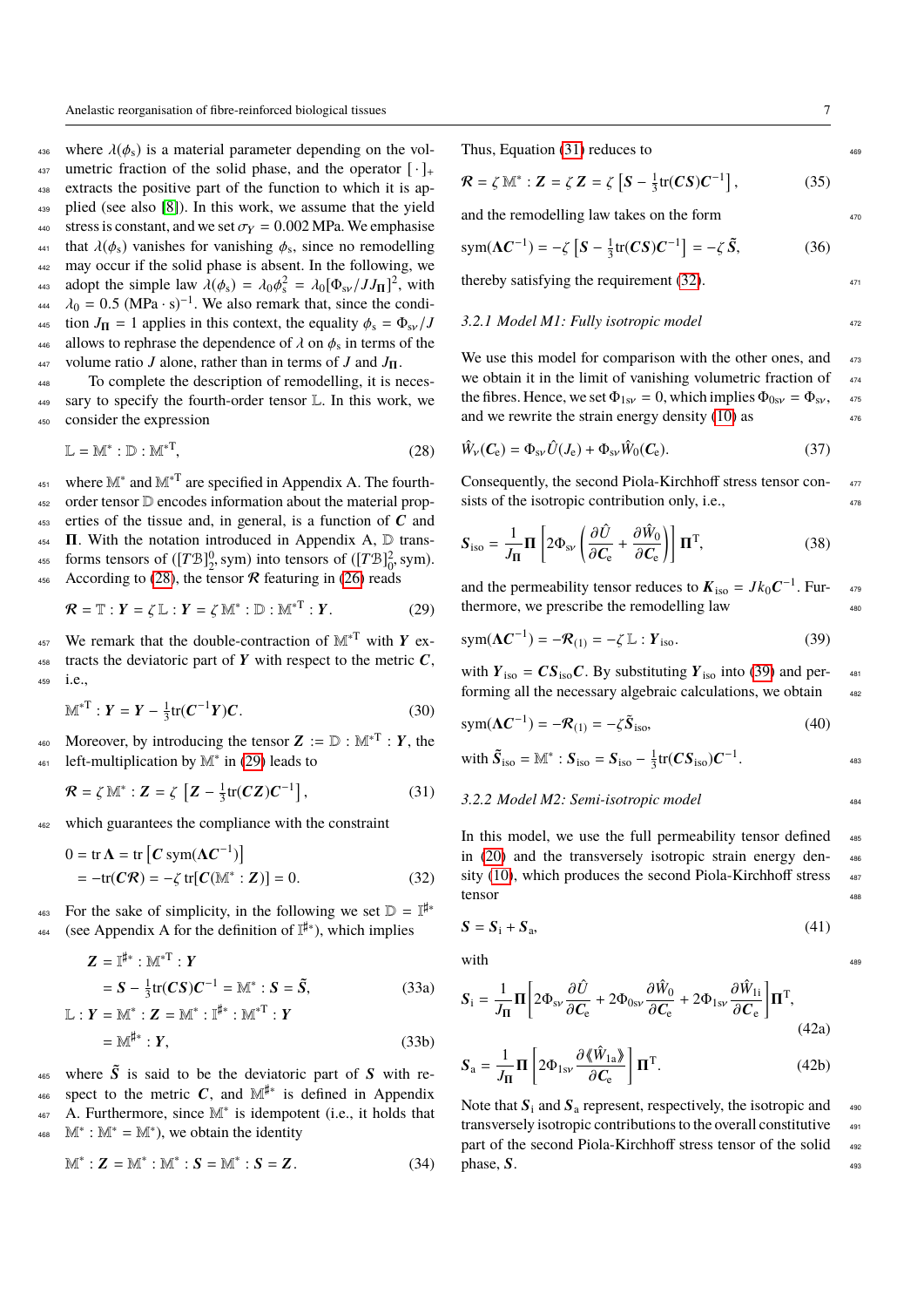<sup>494</sup> In spite of the fact that both the elastic and the hydraulic <sup>495</sup> response of the tissue are transversely isotropic, we consider <sup>496</sup> the same remodelling law as in the Model M1. Hence, we set

$$
sym(\Lambda \mathcal{C}^{-1}) = -\mathcal{R}_{(2)} = -\zeta \mathbb{L} : Y,
$$
\n(43)

497 where Y splits additively as  $Y = CSC = CS_iC + CS_aC$ . <sup>498</sup> Analogously to the Model M1, also in this case the remod-<sup>499</sup> elling law can be written as

 $sym(\Lambda \mathbf{C}^{-1}) = -\mathcal{R}_{(2)} = -\zeta \left[ \tilde{S}_1 + \tilde{S}_2 \right]$  $,$  (44)

<sup>500</sup> with

$$
\widetilde{S}_i = \mathbb{M}^* : S_i = S_i - \frac{1}{3} \text{tr}(CS_i) C^{-1}, \tag{45a}
$$

$$
\tilde{S}_a = \mathbb{M}^* : S_a = S_a - \frac{1}{3} \text{tr}(CS_a) C^{-1}
$$
 (45b)

 $_{501}$  being the deviatoric parts of  $S_i$  and  $S_a$ , respectively, with  $502$  respect to the deformed metric C. We remark that, according <sup>503</sup> to (44), the presence of the fibres supplies a direct contribu- $\mathfrak{so}_4$  tion to the remodelling law through  $\mathbf{S}_a$ .

<sup>505</sup> *Remark* Each remodelling law, i.e., (39) or (43), is in general <sup>506</sup> equivalent to a set of six scalar differential equations in the <sup>507</sup> components of Π. However, when the isochoric condition  $J_{\Pi} = 1$  is enforced, as is the case in this work, the num-<sup>509</sup> ber of independent equations is five, because the constraint  $_{510}$  tr( $\Lambda$ ) = tr( $\dot{\Pi}\Pi^{-1}$ ) = 0 has to be respected. Since, in general, <sup>511</sup> Π possesses nine independent components, which become  $_{512}$  eight when the isochoric condition  $J_{\Pi} = 1$  applies, the re-<sup>513</sup> modelling laws are not closed. To obtain the closure, we per-514 form the polar decomposition of  $\Pi$ , i.e.,  $\Pi = V \cdot \mathbf{R} \equiv V \mathbf{G} \mathbf{R}$ ,<br>515 where  $\mathbf{R}$  is a rotation tensor and V is a symmetric and where  $\bf{R}$  is a rotation tensor and  $\bf{V}$  is a symmetric and <sup>516</sup> positive-definite tensor. In this work, we impose that the ro-<sup>517</sup> tations associated with remodelling are not allowed, so that  $_{518}$  only V is unknown. Since it has only six independent com-<sup>519</sup> ponents (actually five, because it holds that  $J_{\Pi} = \det V = 1$ ), <sup>520</sup> the remodelling laws become closed. We also notice that the <sup>521</sup> identity  $\Lambda = \dot{\Pi} \Pi^{-1} = \dot{V} V^{-1}$  holds true.

#### <sup>522</sup> **4 Benchmark test and numerical settings**

<sup>523</sup> We formulate a finite strain poroplastic problem for a porous <sup>524</sup> medium in which the interstitial fluid obeys Darcy's law and <sup>525</sup> the solid phase exhibits hyperelastic behaviour. Given the 526 reference configuration of the tissue  $\mathcal{B} \subset \mathcal{S}$  and the interval 527 of time  $\mathcal{I} \subset \mathbb{R}$ , find the motion  $\chi$ , pressure *p*, and **V** such that that

 $Div(K \text{ Grad } p) = \dot{J}$ , in  $B \times I$ , (46a)

$$
\text{Div}\left(-Jp\,\mathbf{g}^{-1}\mathbf{F}^{-T}+\mathbf{P}\right)=\mathbf{0},\qquad\qquad\text{in }\mathcal{B}\times\mathcal{I},\qquad(46b)
$$

$$
sym(\Lambda \mathcal{C}^{-1}) = -\mathcal{R}, \qquad \text{in } \mathcal{B} \times \mathcal{I}, \qquad (46c)
$$

where  $\mathcal R$  can be equal to  $\mathcal R_{(1)}$  or  $\mathcal R_{(2)}$ , depending on whether set the model M1 or M2 is computed. We emphasise that, by con- $\frac{530}{2}$ struction, both  $\mathcal{R}_{(1)}$  and  $\mathcal{R}_{(2)}$  have to be understood as functionals of  $\chi$ , and  $\overline{V}$ , i.e.,  $\overline{\mathcal{R}}_{(\alpha)} = \hat{\mathcal{R}}_{(\alpha)}(\chi, V)$ , for  $\alpha \in \{1, 2\}$ .<br>Whereas (460) expresses the general form of the investigated Whereas  $(46c)$  expresses the general form of the investigated  $533$ remodelling law, (46a) and (46b) represent, respectively, the  $\frac{1}{534}$ mass balance law and the momentum balance law for the 535 biphasic system with which the tissue is approximated. We 536 recall, indeed, that the tissue is assumed here to consist of 537 a solid phase, which comprises a porous matrix and the 538 reinforcing fibres, and an inviscid interstitial fluid obeying 539 Darcy's law. Equations (46a)–(46c) are determined under  $_{540}$ the hypotheses that the mass densities of the solid and the 541 fluid phase are constant (a condition implying the intrinsic  $_{542}$ incompressibility of both phases), and that all the external 543 body forces —including the inertial ones— as well as all  $_{544}$ the quantities of order higher than the first in the relative 545 velocity  $v_{fs} := v_f - v_s$  are negligible. More specifically, the  $546$ mass balance law (46a) implies that the opposite of the di-<br><sub>547</sub> vergence of the specific (material) mass flux  $Q = -K$ Grad  $p_{\text{548}}$ is compensated for by the time derivative of the volume ratio  $_{549}$ *J*. Furthermore, the momentum balance law (46b) defines  $_{550}$ the overall stress tensor of the biphasic system under study 551 as  $P_{\text{tot}} = -Jp g^{-1}F^{-T} + P$ , where the pressure *p* is the La- 552 grange multiplier associated with the incompressibility and  $_{553}$ the saturation constraints.  $554$ 

The logical steps leading to  $(46a)$  and  $(46b)$  have been  $555$ presented elsewhere (cf. e.g. [37, 19, 61, 33, 38, 39, 5, 40]), and  $\frac{1}{556}$ will not be repeated here. In addition to them, the remodelling  $557$ law (46c) supplies a further coupling among deformation,  $\frac{558}{200}$ pressure, and plastic-like distortions.

Equations (46a)–(46c) shall be solved for simulating an  $_{560}$ *unconfined compression test* of the sample under study. This  $561$ test represents a typical benchmark problem for investigating  $562$ the elastic and hydraulic properties of biological tissues (cf. 563 (46a) and (46b), respectively), and has been adapted here in  $564$ order to also account for the reorganisation of the sample's <sup>565</sup> internal structure (cf.  $(46c)$ ). In the experiment simulated in  $_{566}$ this work, a specimen of tissue of cylindric shape is positioned between two rigid, parallel plates, and compressed. 568 The two plates are impermeable to the fluid flow. The compression takes place in displacement control and, in particu- <sup>570</sup> lar, by displacing the upper plate according to a given loading  $571$ ramp. The lower plate is instead kept fixed, and the specimen  $572$ is clamped on it. The upper plate constitutes a frictionless  $573$ glide surface for the specimen, whose upper boundary is thus  $574$ allowed to deform radially in axial-symmetric way. The lateral boundary is assumed to be free of contact forces, thereby  $576$ requiring that both the pressure and the radial component of  $577$ the overall stress vanish on it (see  $(47b)$ ).  $578$ 

By introducing a reference frame with origin *O* coinciding with the centre of the lower boundary of the sample,  $\frac{1}{580}$ and orthonormal cartesian basis vectors  ${\{\Xi_I\}}_{I=1}^3$  emanating s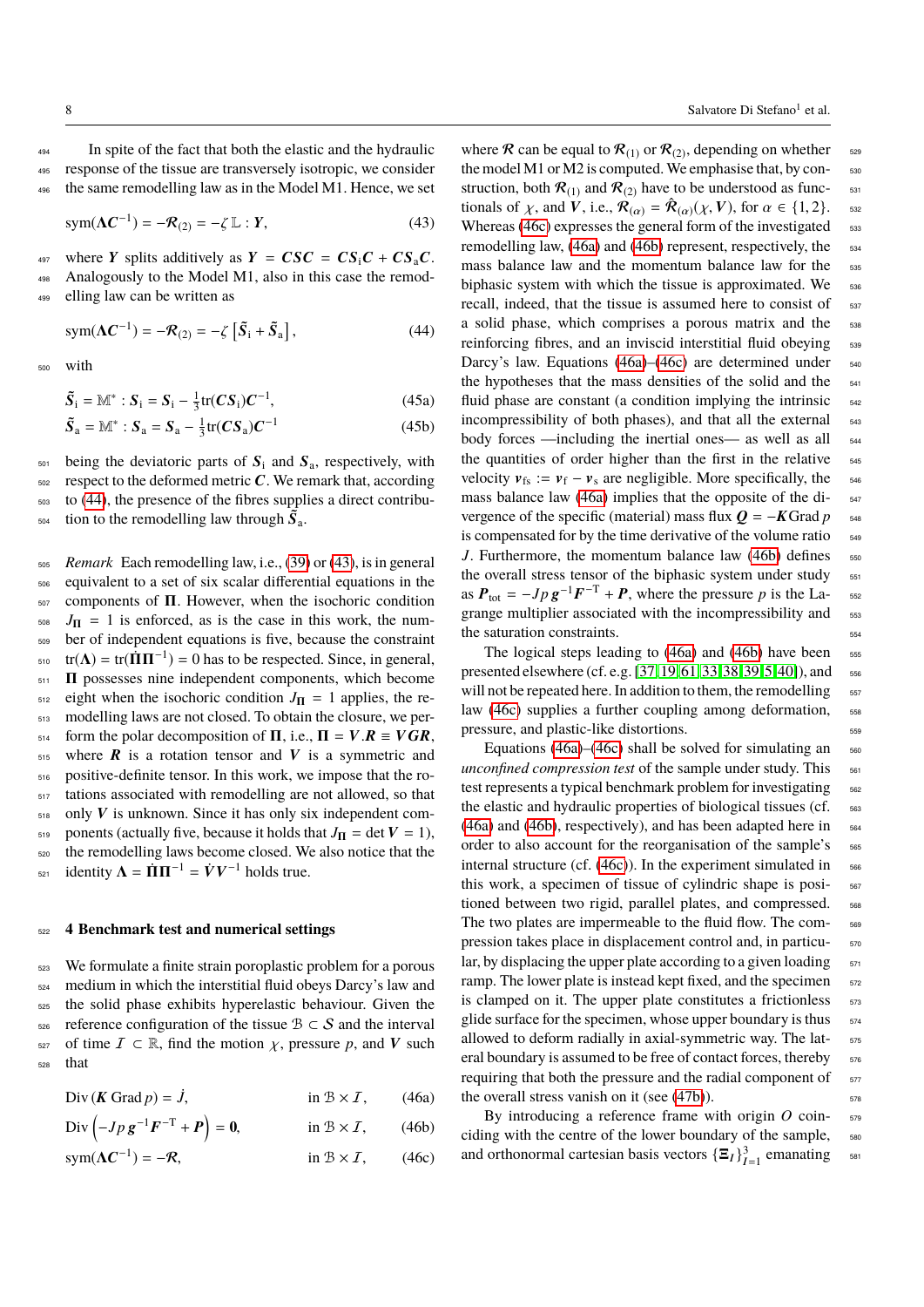$582$  from *O*, such that  $\Xi_3$  is the unit vector directed along the <sup>583</sup> specimen's symmetry axis, the experiment described above <sup>584</sup> is represented by the boundary conditions [5, 34]:

$$
\begin{cases}\n\chi^3 = f \\
(-K\operatorname{Grad} p).N = 0\n\end{cases} \n\text{ on } \partial \mathcal{B}^{(u)},\n\tag{47a}
$$

$$
\begin{cases}\n(-Jpg^{-1}\mathbf{F}^{-T} + \mathbf{P}).N = 0 & \text{on } \partial \mathcal{B}^{(l)},\n\end{cases}
$$
\n(47b)

$$
\begin{cases}\n\chi(X,t) - \chi(X,0) = \mathbf{0} \\
(-K\operatorname{Grad} p).N = 0\n\end{cases} \text{ on } \partial \mathcal{B}^{(L)}.
$$
\n(47c)

 $\lim_{x \to 585}$  In (47a),  $\chi^3$  is the axial component of the motion, and *f* is the loading ramp

$$
f(t) = \begin{cases} L - \frac{t}{T_{\text{ramp}}} u_{\text{T}}, & \text{for } t \in [0, T_{\text{ramp}}],\\ L - u_{\text{T}}, & \text{for } t \in [T_{\text{ramp}}, T_{\text{end}}], \end{cases}
$$
(48)

<sup>587</sup> where  $u_T = 0.20$  mm is the target displacement imposed to the sample and  $L = 1$  mm is the sample's initial length. The the sample and  $L = 1$  mm is the sample's initial length. The  $_{589}$  initial cross section of the sample has diameter  $D = 3$  mm. <sup>590</sup> The target displacement is reached at the end of the loading  $_{591}$  ramp, i.e., at  $T_{ramp} = 20$  s, and is then kept constant until <sup>592</sup>  $T_{\text{end}} = 300$  s. Moreover, in (47a)–(47c),  $\partial \mathcal{B}^{(u)}$ ,  $\partial \mathcal{B}^{(l)}$  and  $\partial \mathcal{B}^{(L)}$  are the upper lateral and lower part of the boundary <sup>593</sup>  $\partial \mathcal{B}^{(L)}$  are the upper, lateral and lower part of the boundary<br>593 are the upper, lateral and lower part of the boundary <sup>594</sup> ∂B, such that  $\partial \mathcal{B} = \partial \mathcal{B}^{(u)} \sqcup \partial \mathcal{B}^{(l)} \sqcup \partial \mathcal{B}^{(L)}$ . Finally, N is the 595 unit vector normal to  $\partial \mathcal{B}$ .<br>596 It is assumed that, at

It is assumed that, at the initial time, the sample finds itself in an undeformed state, with zero pressure, and in the absence of anelastic distortions. These requirements lead to the initial conditions

$$
\chi(X,0) = X, \qquad \forall X \in \mathcal{B}, \tag{49a}
$$

$$
p(X,0) = 0, \qquad \forall X \in \mathcal{B}, \qquad (49b)
$$

$$
V(X,0) = G^{-1}(X) \qquad \forall X \in \mathcal{B}.\tag{49c}
$$

 $\epsilon_{000}$  The numerical solution of (46a)–(46c), with (49a)–(49c)  $601$  and  $(47a)$ – $(47c)$ , is achieved by performing Finite Element <sup>602</sup> simulations. In particular, following [39, 5], (46a) and (46b) <sup>603</sup> are put in weak form, and solved according to a given Finite <sup>604</sup> Element scheme, while (46c) is solved only at the integra-<sup>605</sup> tion points of the finite elements. To this end, by search-<sup>606</sup> ing for the motion  $\chi$  and pressure *p* in the Sobolev spaces<br><sup>607</sup>  $(H^1(\mathcal{B} \times I, S))^3$  and  $H^1(\mathcal{B} \times I, S)$ , respectively, and enforc-<sup>607</sup>  $(H^1(\mathcal{B} \times I, S))^3$  and  $H^1(\mathcal{B} \times I, S)$ , respectively, and enforc-<br>in the boundary conditions (47a) (47c), the model equal  $\epsilon_{008}$  ing the boundary conditions (47a)–(47c), the model equa-<sup>609</sup> tions (46a)–(46c) are reformulated as

$$
\mathcal{F}_{\chi} = \hat{\mathcal{F}}_{\chi}(\chi, p, \mathbf{V})
$$

$$
= \int_{\mathcal{B}} \hat{\mathbf{P}}(\chi, p, \mathbf{V}) : \mathbf{g} \text{ Grad } \tilde{\mathbf{u}} = 0,
$$
 (50a)

$$
\mathcal{F}_p = \hat{\mathcal{F}}_p(\chi, p, \mathbf{V})
$$
  
=  $\int_{\mathcal{B}} \left\{ (\text{Grad } \tilde{p}) \hat{\mathbf{K}}(\chi, \mathbf{V}) (\text{Grad } p) + \tilde{p} \hat{\mathbf{J}} \right\} = 0,$  (50b)

$$
\mathcal{F}_V = \hat{\mathcal{F}}_V(\chi, V) = \text{sym}(\dot{V}V^{-1}) + \hat{\mathcal{R}}(\chi, V) = \mathbf{0},\tag{50c}
$$

where  $\tilde{u}$  and  $\tilde{p}$  are the test functions associated with the velocity and pressure and are sometimes referred to as "virtual 611 velocity" and "virtual pressure", respectively. We notice that 612 the functionals  $\hat{\mathcal{T}}_{\chi}$  and  $\hat{\mathcal{T}}_{p}$  depend linearly on the virtual 613 fields  $\tilde{u}$  and  $\tilde{p}$ . However, for the sake of a lighter notation,  $614$ we have omitted this dependence in their definitions.  $615$ 

#### **5 Results** 616

In this section, we present and discuss the main results of  $617$ our simulations (see Figures 2–6). In particular, we show  $(i)$  618 how remodelling modulates the mechanical and hydraulic 619 response of the tissue, and (ii) how the fibre reinforcement,  $\epsilon_{20}$ which makes the tissue transversely isotropic, influences the  $_{621}$ evolution of the anelastic distortions. To highlight the consequences of remodelling, we run a set of simulations in which  $\epsilon_{23}$ remodelling is switched off, and we compare the correspond- <sup>624</sup> ing results with those stemming from the set of simulations  $625$ in which the models M1 and M2 are implemented. Moreover,  $626$ in order to see the role played by the fibre reinforcement, we  $627$ compare the results predicted by the model M1, in which an  $628$ ideal isotropic tissue without fibres is simulated, with those  $\frac{629}{629}$ predicted by the model  $M2$ , in which the presence of the  $630$ fibres is accounted for. In all the plots (Figures 2–6), we  $\epsilon_{0.31}$ evaluate the physical quantity of interest at the point  $X_U$  of  $\sim$  632 Cartesian coordinates given by  $(1.3, 0.0, 1.0)$  [mm], which is on the upper boundary and close to the lateral boundary of  $\frac{634}{634}$ on the upper boundary and close to the lateral boundary of the sample.  $635$ 

In Figure 2a, we report the time trend of the magni- <sup>636</sup> tude of the (spatial) filtration velocity,  $||\boldsymbol{q}(X_U, t)||$ , evaluated as at the point  $X_U$  for  $t \in [0, T_{end}]$ , where we let  $T_{end}$  be arraceless at the point  $X_U$  for  $t \in [0, T_{\text{end}}]$ , where we let  $T_{\text{end}}$  be ar-<br>bitrarily greater than  $T_{\text{ramp}}$ . We show both the case of no bitrarily greater than  $T_{\text{ramp}}$ . We show both the case of no remodelling and the case of remodelling, as described by the 640 models M1 and M2. In the absence of remodelling, the mag- 641 nitude of the filtration velocity grows monotonically until 642 the target displacement is reached, i.e., until  $t = T_{\text{ramp}}$ . Then, 643 it relaxes asymptotically towards zero for increasing time. 644 When remodelling occurs, the trend of  $||\boldsymbol{q}(X_U, t)||$  depends on whether or not the fibres are accounted for. In the simon whether or not the fibres are accounted for. In the simulation performed by applying the model M1, the influence  $647$ of remodelling on  $\|q(X_U, t)\|_{\text{M1}}$  is twofold: on the one hand, 648<br>it lowers considerably the maximum value of  $\|q(X_U, t)\|$ it lowers considerably the maximum value of  $||\boldsymbol{q}(X_U, t)||$ , 649<br>which is however attained at  $t = T_{\text{ramp.}}$  and, on the other which is however attained at  $t = T_{\text{ramp}}$ , and, on the other hand, it leads to a much slower relaxation time. Hence, even 651 though  $\|\mathbf{q}(X_U, t)\|_{\text{M1}}$  decreases monotonically towards zero,  $\theta$  associated with M1 intersects the curve of no rethe curve associated with  $M1$  intersects the curve of no remodelling, and it holds that 654

$$
\|q(X_{\text{U}},t)\|_{\text{M1}} \ge \|q\|q(X_{\text{U}},t)\|_{\text{no-rem}},\tag{51}
$$

for all  $t \geq T_1$ , with  $T_1 > T_{\text{ramp}}$  being the time at which the two curves intersect each other. The simulation performed two curves intersect each other. The simulation performed considering the model M2 leads, instead, to quite different  $657$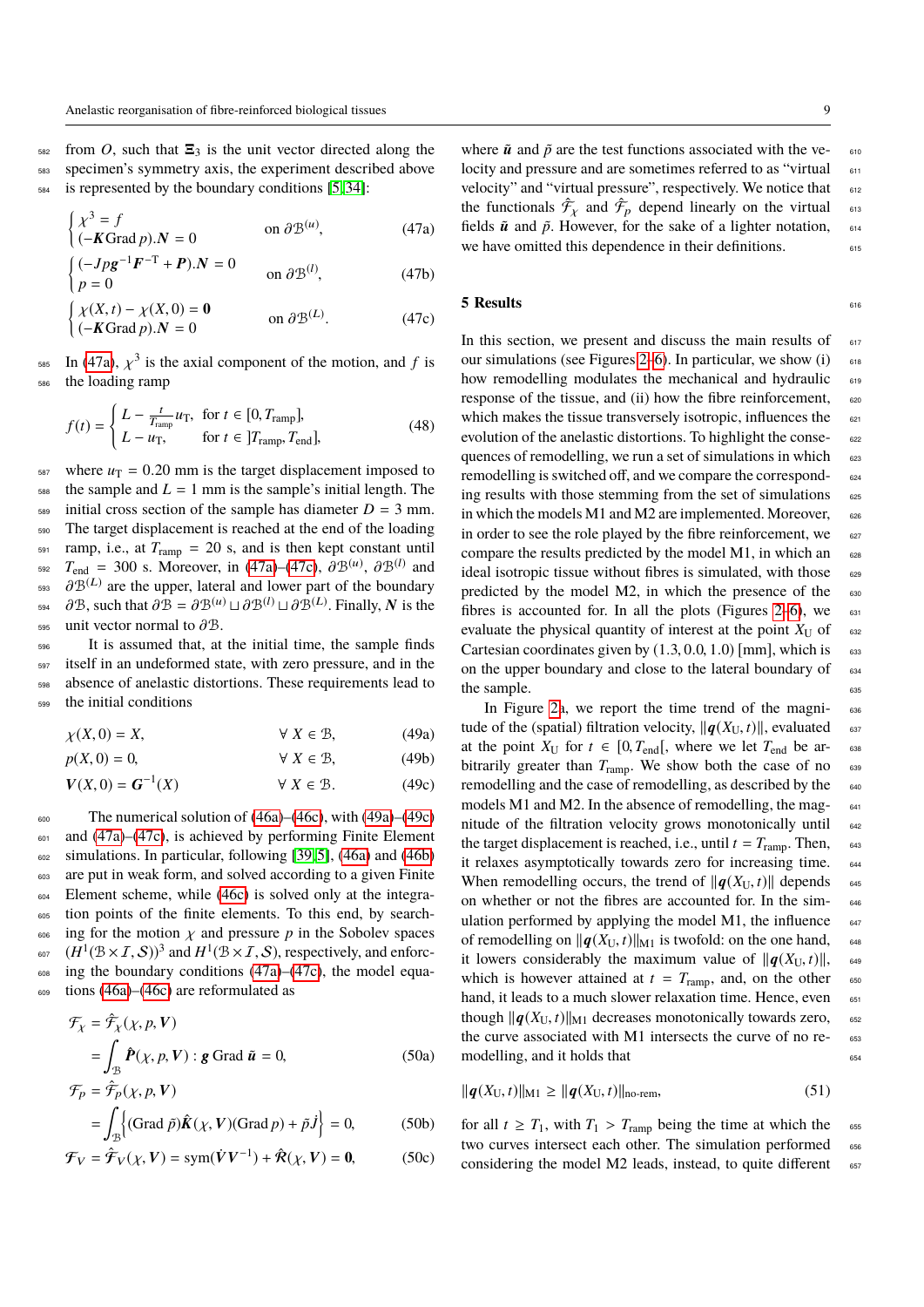1.20

0.00  $0.20$  $0.40$  $0.60 - i/$  $0.80 \vdash i$  $1.00 +$ 

Darcy

 $0.0$ 2.00 4.00 6.00 8.00 10.00 12.0

Radial Velocity  $\left[\text{m/s}\right]$ 



**Fig. 2** Norm of Darcy velocity vs time **(a)** and radial component of Darcy velocity vs time  $(b)$ , evaluated at the point  $X_U$  of Cartesian coordinates (1.3, <sup>0</sup>.0, <sup>1</sup>.0) [mm]. The anisotropic model predicts an inversion of the filtration velocity, which yields thus an inflow of fluid after a critical instant of time is reached. This behaviour is not captured by the isotropic model M1.

0 50 100 150 200 250 300

658 results. First of all, the maximum value of  $||\boldsymbol{q}(X_U, t)||_{M2}$ , al-<br>659 ways attained at  $T = T_{\text{ramm}}$ , is smaller than the one reached in ways attained at  $T = T_{ramp}$ , is smaller than the one reached in <sup>660</sup> the case of no remodelling and bigger than the one predicted <sup>661</sup> by M1. Moreover, the relaxation of  $||\boldsymbol{q}(X_U, t)||_{M2}$  towards<br><sup>662</sup> zero is slower than that observed in the case of no remodzero is slower than that observed in the case of no remod-<sup>663</sup> elling, but slightly faster than the one obtained by employing <sup>664</sup> the model M1. The most noticeable results, however, are <sup>665</sup> given by the loss of monotonicity of  $\|\boldsymbol{q}(X_U, t)\|_{M2}$  in the interval  $[T_{\text{rann}}, T_{\text{end}}]$ , and by the presence of the point of <sup>666</sup> interval  $[T<sub>ramp</sub>, T<sub>end</sub>$ [, and by the presence of the point of  $T<sub>c</sub>$ , hetween  $T<sub>cramp</sub>$  non-differentiability, herafter denoted by  $T<sub>c</sub>$ , between  $T<sub>cramp</sub>$ non-differentiability, herafter denoted by  $T_c$ , between  $T_{\text{ramp}}$  $668$  and  $t = 50$  s. This behaviour is due to the fact that, when <sup>669</sup> remodelling occurs and the anisotropy of the fibre pattern <sup>670</sup> is considered, the radial component of the filtration velocity <sup>671</sup> decreases for  $t > T_{\text{ramp}}$ , becomes negative until it attains a<br><sup>672</sup> global minimum and, subsequently, it grows asymptotically global minimum and, subsequently, it grows asymptotically <sup>673</sup> towards zero for a sufficiently long time (see Figure 2b).

<sup>674</sup> The change of sign in the radial velocity may be inter-For preted as a "syringe effect", thereby meaning that, for  $t > T_c$ ,<br>the fluid tends to flow back into the tissue. Since the fluid the fluid tends to flow back into the tissue. Since the fluid 677 filtration velocity complies with Darcy's law, this behaviour <sup>678</sup> is accompanied by a change of sign of the radial pressure  $679$  gradient, which implies that the pressure at  $X_{\text{U}}$  becomes



0 50 100 150 200 250 300

**Fig. 3** Pressure vs time,  $p(X_U, t)$ , evaluated at the point  $X_U$  of Cartesian coordinates (1.3, <sup>0</sup>.0, <sup>1</sup>.0) [mm]. The isotropic model M1 predicts a dramatic decrease of pressure due to the progression of remodelling. In the case of the model M2, instead, the interplay between the evolution of the plastic distortions and the tissue's anisotropy contains the pressure fall and induces a loss of monotonicity in the time trend. This is consistent with the inversion of the filtration velocity observed in Figure 2.

smaller than zero for  $t > T_c$  (we recall, indeed, that our 680 boundary conditions prescribe that, on the lateral boundboundary conditions prescribe that, on the lateral boundary of the sample, the pressure is zero at all times). This  $682$ observation seems to be supported by the results shown in 683 Figure 3. In the absence of remodelling, pressure grows until  $\epsilon_{\text{884}}$ a global maximum is reached, and it relaxes then towards 685 zero for increasing time. A qualitatively similar trend is also 686 observed when remodelling is switched on and the model  $M1$  687 is used, even though the maximum value of pressure is much 688 smaller than the one obtained in the case of no remodelling. <sup>689</sup> The model M1 predicts, indeed, that  $[p(X_U, t)]_{M1}$  consists 690<br>of two monotonic branches, one increasing over the interof two monotonic branches, one increasing over the interval  $[0, T_{ramp}]$  and the other one decreasing over  $[T_{ramp}, T_{end}]$ .<br>The decreasing branch intersects the relaxing branch of the The decreasing branch intersects the relaxing branch of the pressure curve of no remodelling and tends towards zero 694 more slowly than the latter one. The curve determined by 695 simulating the model M2 grows rather steeply until the max- 696 imum pressure is attained, and this maximum places itself 697 in between the values obtained in the case of no remdelling 698 and that of the model M1, respectively. Then,  $[p(X_U, t)]_{M2}$  699<br>decreases much faster than it happens in the other cases, bedecreases much faster than it happens in the other cases, becomes negative, and reaches a global minimum. Afterwards  $701$ it grows again, and it then tends to zero from below at a  $702$ rate comparable with that of no remodelling. We remark that  $703$ the instant of time at which pressure equals zero coincides  $704$ with  $T_c$ , i.e., the time at which the radial component of the  $\tau_{.05}$ filtration velocity changes its sign.

In Figure 4, we study the time trend of porosity at  $X_{U}$ . 707 We notice that, both in the case of no remodelling and in  $\pi$ the case of the model M1, porosity decreases monotonically  $\frac{709}{209}$ in time. In the absence of remodelling, porosity varies very  $_{710}$ smoothly, and the amplitude of the variation between its ini-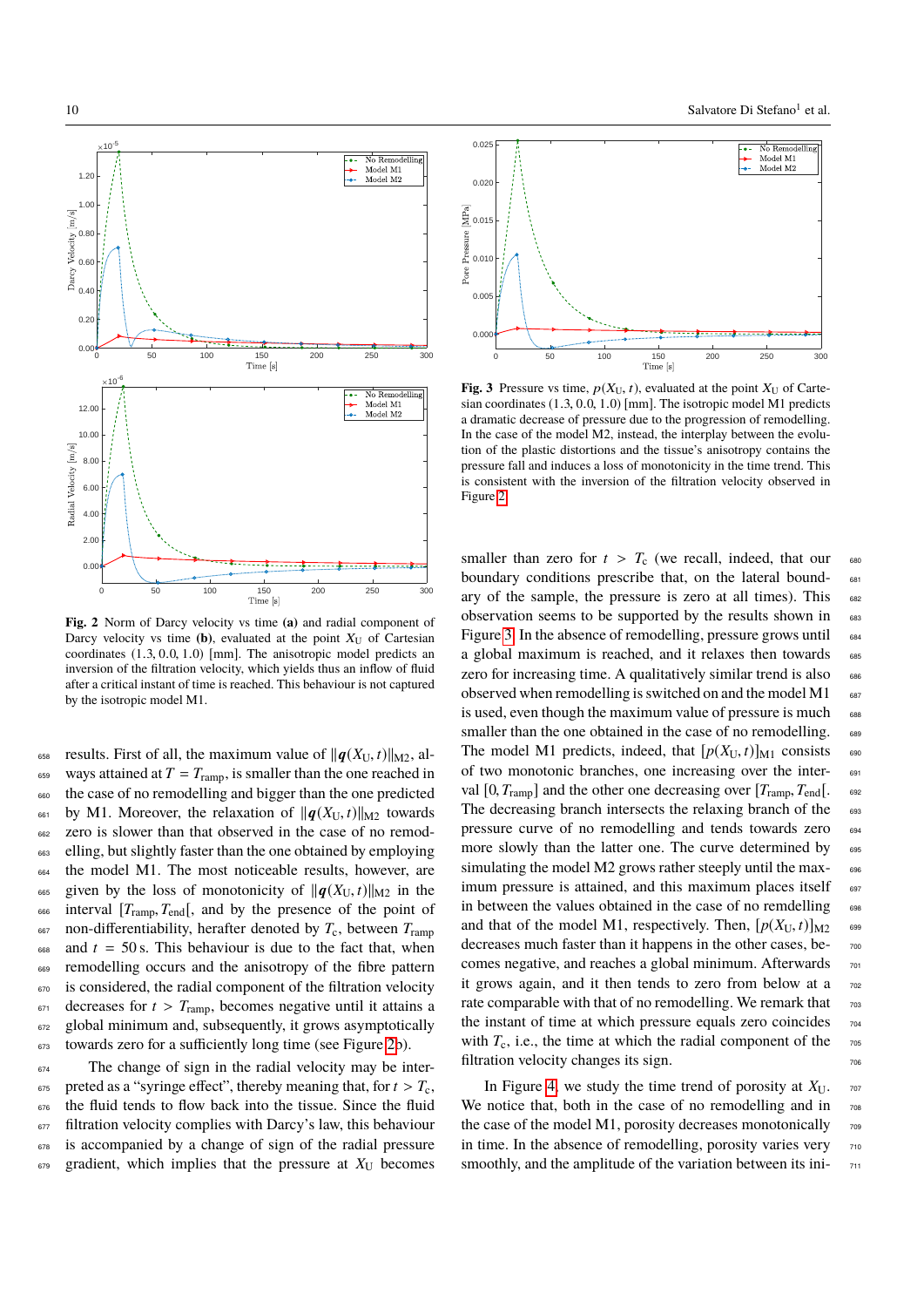

**Fig. 4** Porosity vs time,  $1 - \Phi_{s\nu}(X_U)/J(X_U, t)$ , evaluated at the point  $X_{\text{U}}$  of Cartesian coordinates (1.3, 0.0, 1.0) [mm]. Whereas the case of no remodelling and the model M1 predict quantitatively different, but qualitatively similar, results, the model M2 is characterised by a trend that is both quantitatively and qualitatively different from the other two. The loss of monotonicity is, in fact, consistent with that of Figures 2 and 3, and represents an opening of the tissue's pores (with corresponding increase of porosity) on the way towards the stationary state.

 tial and asymptotic values is bigger than in the other case. The model M1, in turn, predicts a rather pronounced change of slope of the porosity curve, and the asymptotic value of porosity is reached more slowly. A quite different behaviour can be observed when the tissue's anisotropy is accounted for. Indeed, in accordance with the inversion of the fluid fil- tration velocity (see Figure 2) and the change of sign of the pressure (see Figure 3), the model M2 prescribes that poros- ity varies in time in a non-monotonic way. More specifically, it decreases until it comes to a global minimum, which cor- responds to the end of the loading ramp, and then it grows towards a stationary value. This behaviour is consistent with the fact that, to permit the inflow of fluid, the tissue must increase its porosity, and it seems to be a consequence of the interplay between the tissue's anisotropy and the evolution of the anelastic distortions.

 $_{728}$  In terms of  $\mathbf{F}_{\mathrm{p}}$ , a measure of the magnitude of plastic-<sup>729</sup> like distortions is the Frobenius norm of the anelastic strain <sup>730</sup> tensor

$$
E_{\rm p} = \frac{1}{2} \left[ F_{\rm p}^{\rm T} . F_{\rm p} - G \right]. \tag{52}
$$

 $_{731}$  Since it holds that  $\mathbf{F}_p$  is the inverse of  $\Pi$ ,  $\mathbf{E}_p$  may be rewritten <sup>732</sup> as

$$
\boldsymbol{E}_{\mathrm{p}} = \frac{1}{2} [\boldsymbol{\Pi}^{-\mathrm{T}} \cdot \boldsymbol{\Pi}^{-1} - \boldsymbol{G}] = -\mathcal{A}_{\mathrm{II}},\tag{53}
$$

 $733$  where  $\mathcal{A}_{\Pi}$  is the Almansi-Euler-like strain tensor associated  $_{734}$  with  $\Pi$ . Finally, by enforcing the polar decomposition  $\Pi =$  $V.R, E_p$  becomes

$$
E_{\rm p} = \frac{1}{2} [V^{-1} . V^{-1} - G]. \tag{54}
$$



**Fig. 5** Frobenius norm of  $\mathbf{E}_p = \frac{1}{2} [\mathbf{V}^{-1} \cdot \mathbf{V}^{-1} - \mathbf{G}]$  vs time,  $||\mathbf{E}_p(X_U, t)||$ , explored at the point  $X_U$  of Cartesian coordinates (1.3, 0, 0, 1, 0) [mm] evaluated at the point  $X_U$  of Cartesian coordinates (1.3, 0.0, 1.0) [mm]. The magnitude of the plastic strains is bigger in the transversely isotropic model M2. In the isotropic model M1, instead, the plastic strains are rather small, but they tend to the stationary state much more slowly than predicted by the model M2.

Equation (53) suggests which tensor field should be used to  $\pi$ 36 address remodelling within the theory of uniformity  $[15, 50, \frac{737}{290}]$  $7,54$ ].

The Frobenius norm of  $E_p$  is now evaluated at  $X_U$  and 739 its variation in time is reported in Figure 5. We notice that  $_{740}$ the magnitude of the anelastic distortions as predicted by the  $_{741}$ model M2 is much bigger than that obtained by the model  $_{742}$ M1. Thus, the anisotropy of the tissue seems to enhance the  $_{743}$ growth of the plastic distortions, whose magnitude increases  $_{744}$ quite rapidly and tends to approach a stationary value. In 745 the case of the model M1, instead,  $||E_p(X_U, t)||$  grows much 746<br>more slowly (and almost linearly) towards a stationary value. more slowly (and almost linearly) towards a stationary value.



**Fig. 6** Equivalent stress vs time, evaluated at the point  $X_U$  of Cartesian coordinates (1.3, <sup>0</sup>.0, <sup>1</sup>.0) [mm]. The equivalent stress is the Frobenius norm of the deviatoric part of the constitutive Cauchy stress tensor, i.e.,  $\|\text{dev}\sigma\|$ , with  $\sigma = J^{-1} F S F^T$ . The 2nd Piola-Kirchhoff stress tensor<br>S is given by (38) for the model M1 and by (41) both for the model S is given by (38) for the model M1, and by (41) both for the model M2 and for the case of no remodelling (in which, however, the identity  $V = G^{-1}$  applies).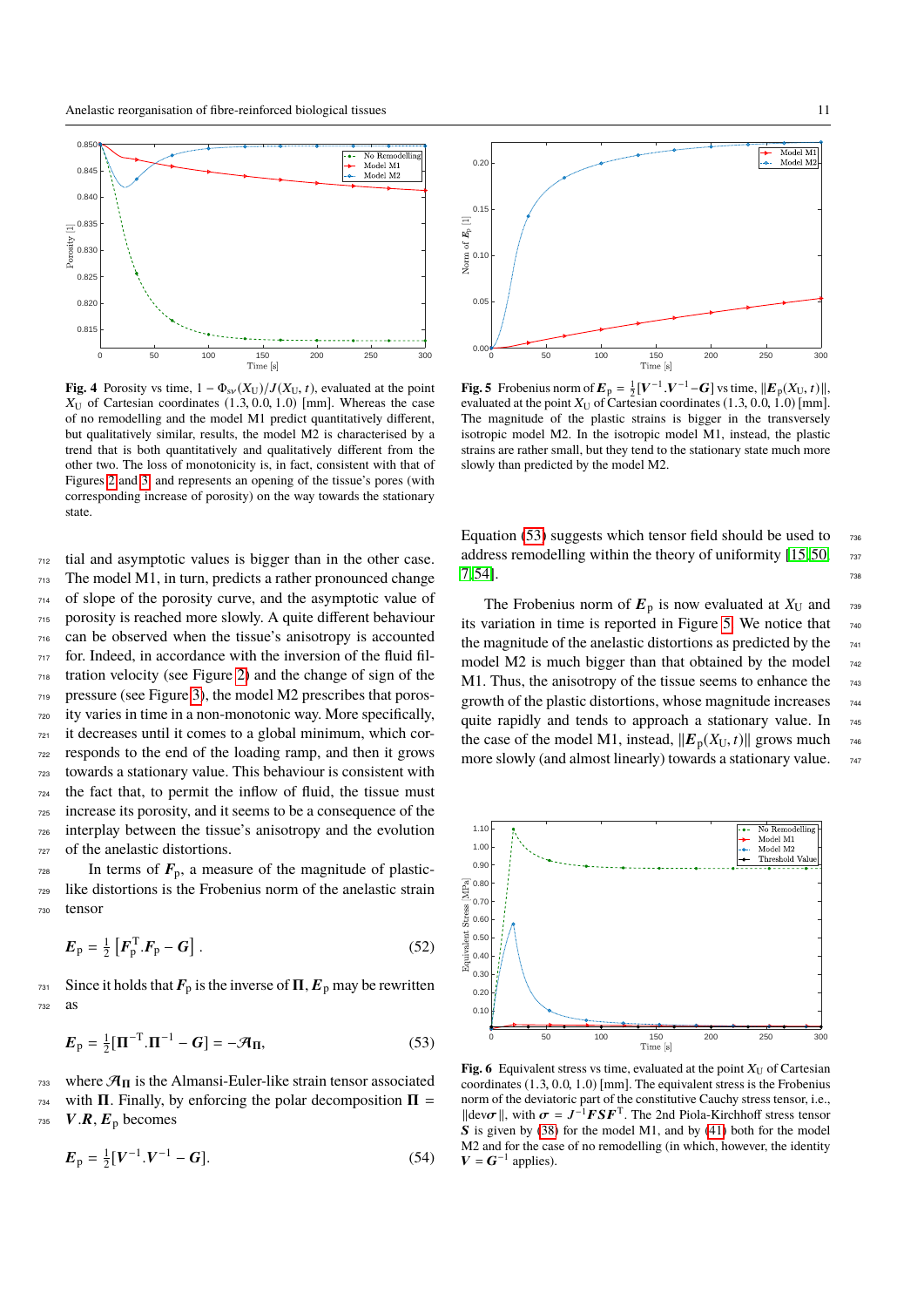Finally, we investigate how the onset of plastic distortions modulates the stress borne by the tissue. To this end, we plot in Figure 6 the von Mises equivalent stress at  $X_U$ , and we notice that the curve corresponding to the model M1 is, until about 200 s, bounded from above by the curve pertaining to the model M2. This means that, even though the plastic distortions are characterised by a magnitude of  $E_p$  that is bigger in the anisotropic case than in the isotropic one, the level of stress reached in the first case is higher. We remark that the onset of remodelling occurs only when the von Mises <sup>758</sup> equivalent stress,  $\|\text{dev}\sigma\|$ , overcomes the yield stress,  $\sigma_Y$ . In  $\sigma_Y$  fact, there exists an instant of time such that the condition fact, there exists an instant of time such that the condition <sup>760</sup> of incipient remodelling, i.e.,  $\|\text{dev}\sigma\| = \sigma_Y$ , is verified, and the von Mises equivalent stress is bigger than  $\sigma_Y$  for all <sup>761</sup> the von Mises equivalent stress is bigger than  $\sigma_Y$  for all  $\tau_{\text{F2}}$  subsequent times. To highlight this behaviour, we plotted in subsequent times. To highlight this behaviour, we plotted in Figure 6 the yield stress (which is constant in time in this work), and we showed that, in all the considered cases, the von Mises equivalent stress exceeds the yield stress after a quite short interval of time.

## <sup>767</sup> **6 Conclusions**

 In this work, we employed an inhomogeneous and trans- versely isotropic poroplastic model of fibre-reinforced bi- ological tissue in order to study how the variation of the tissue's internal structure (i.e., the process of remodelling), which manifests itself through the onset and evolution of anelastic distortions, is influenced by the material symme-tries of the tissue itself.

 For our purposes, we rephrased the poroelastic model of hydrated, fibre-reinforced tissues summarised in [19, 61] in order to account for the presence of anelastic distortions (the definition of the hyperelastic strain energy energy is developed from [24, 19] and the tissue's permeability has been adapted from [23, 22, 19, 61]). Then, we formulated and solved numerically the two different descriptions of struc- tural remodelling denoted by model M1 and model M2. We recall that, while the tissue has been simulated as inhomo- geneous and transversely isotropic both in the case of the model M2 and in the reference case of no remodelling, it has been regarded as inhomogeneous but isotropic in the model M1. We emphasise that this idealisation serves as a basis for comparison with the transversely isotropic model M2, and has been done to highlight the interplay between the tissue's material symmetries and the development of plastic distortions. These, indeed, drive an evolution of the group of material symmetries, but they do not change it (see [12, 13] for further details).

 Among the obtained results, represented graphically in Figures 2–6, we give prominence to the "syringe effect" dis- cussed in Section 5, which is observed in our simulations only when remodelling occurs in the tissue modelled as an inhomogeneous and tranversely isotropic material (cf. model

M2). Such effect seems to be an evidence of the change of  $\frac{799}{7990}$ the tissue's mechanical and hydraulic behaviour. Such alter-<br>soo ation of material response could characterise a diseased or  $801$ damaged tissue, and could thus also provide some indications on how the tissue might behave in non-physiological 803  $conditions.$ 

Finally, since the observed changes of material behaviour  $805$ occurs both qualitatively and quantitatively in the case of 806 anisotropy (while the change is only quantitative in the case  $807$ of isotropy), our results could be used for studying the inter-<br>sos play between growth and remodelling in anisotropic tissues.  $809$ For example, this could be of interest for elaborating more detailed and more accurate models of tumour growth, in which 811 the onset of remodelling has appreciable consequences on  $812$ the tumour evolution  $[49, 48]$ .

## **Appendix A: Fourth-order tensors** 814

The notation adopted in the following is taken from [17]. Let  $815$  $[T\mathcal{B}]_1^1$ ,  $[T\mathcal{B}]_1^2$ ,  $[T\mathcal{B}]_0^2$ , and  $[T\mathcal{B}]_2^0$  denote the spaces of all 816 second-order tensors which, as bilinear maps, read  $817$ 

- $A: T^*B \times T^*B \to \mathbb{R},$  (55a)
- $B: T^{\circledast} \times T^{\star} \mathcal{B} \to \mathbb{R},$  (55b)
- $T: T^{\star} \mathcal{B} \times T$  $\star$   $\mathcal{B} \to \mathbb{R}$ , (55c)

$$
Q: T\mathcal{B} \times T\mathcal{B} \to \mathbb{R},\tag{55d}
$$

respectively. Let also ( $[TB]_0^2$ , sym) and ( $[TB]_2^0$ , sym) be, re-<br>spectively, the subspaces of  $[TB]_2^2$  and  $[TB]_0^0$  of all symmet spectively, the subspaces of  $[T\mathcal{B}]_0^2$  and  $[T\mathcal{B}]_2^0$  of all symmetric, second-order tensors. The elements of  $[T\mathcal{B}]_1^1$  and  $[T\mathcal{B}]_1^1$ 820 can be written as linear maps from *T'B* into itself, and from 821  $T^*B$  into itself, respectively, while the elements of  $[TB]_0^2$ , <sup>822</sup> and  $[T\mathcal{B}]_2^0$  can be written as linear maps from  $T^{\star}\mathcal{B}$  into  $T\mathcal{B}$ , assets and from  $T\mathcal{B}$  into  $T^{\star}\mathcal{B}$ , respectively.

Let us also consider the spaces  $[T\mathcal{B}]_2^2$  and  $[T\mathcal{B}]_2^2$  of all asset fourth-order tensors of the type

$$
\mathbb{T} \in [T\mathcal{B}]_2^2, \ \mathbb{T} : T^{\star}\mathcal{B} \times T^{\star}\mathcal{B} \times T\mathcal{B} \times T\mathcal{B} \to \mathbb{R},
$$
  

$$
\mathbb{Q} \in [T\mathcal{B}]_2^2, \ \mathbb{Q} : T\mathcal{B} \times T\mathcal{B} \times T^{\star}\mathcal{B} \times T^{\star}\mathcal{B} \to \mathbb{R}.
$$

An element of  $[T\mathcal{B}]_2^2$  can also be represented as a linear map 827 from  $[T\mathcal{B}]_0^2$  into  $[T\mathcal{B}]_0^2$ . Analogously, an element of  $[T\mathcal{B}]_2^2$ 828 can be represented as a linear map from  $[T\mathcal{B}]_2^0$  into  $[T\mathcal{B}]_2^0$ . <sup>829</sup> For instance, the fourth-order tensor 830

$$
\mathbb{I}: [T\mathcal{B}]_0^2 \to ([T\mathcal{B}]_0^2, \text{sym}),
$$
  

$$
\mathbb{I} = \frac{1}{2} (I \underline{\otimes} I + I \overline{\otimes} I),
$$
 (57)

where  $I: T\mathcal{B} \to T\mathcal{B}$  is the identity tensor in T $\mathcal{B}$ , returns 831 the symmetric part of the element of  $[T\mathcal{B}]_0^2$  to which it is <sup>832</sup> applied. Given two tensors  $A, D \in [T \mathcal{B}]^1_1$ , the representation ssection of the tensor products  $A \otimes D$  and  $A \overline{\otimes} D$  in index potation of the tensor products  $A \otimes D$  and  $A \overline{\otimes} D$  in index notation 834 reads  $[A \underline{\otimes} D]^{AB}_{MM} = A^A_{M} D^B_{N}$  and  $[A \overline{\otimes} D]^{AB}_{MM} = A^A_{N} D^B_{M}$  asset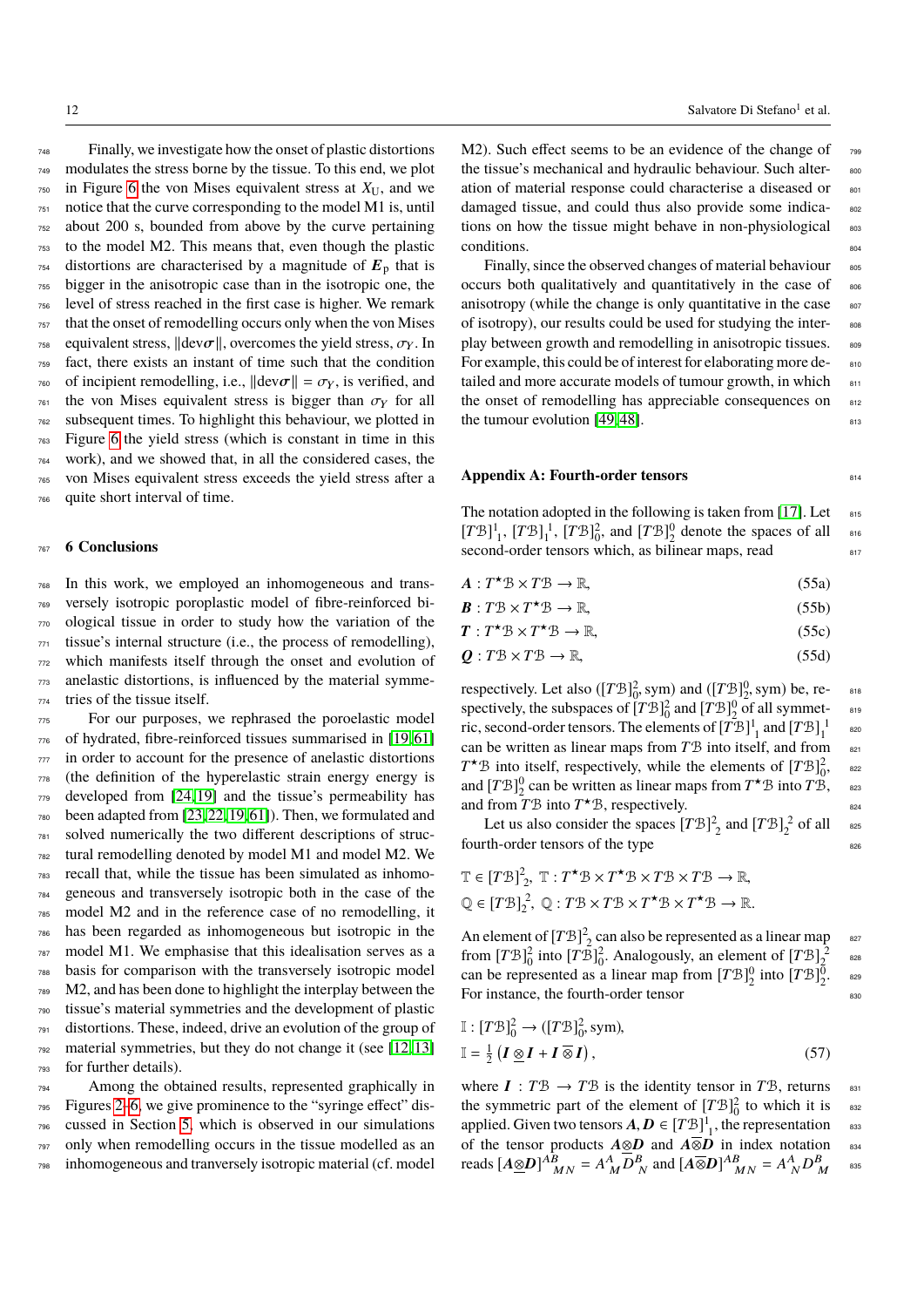836 [9]. Accordingly, in index notation, I is represented by the 837 expression

$$
\mathbb{I}^{AB}_{\ M N} = \frac{1}{2} \left( \delta^A_M \delta^B_N + \delta^A_N \delta^B_M \right). \tag{58}
$$

<sup>838</sup> Thus, for every  $T \in [T\mathcal{B}]_0^2$ , it holds that

$$
\mathbb{I}: T = \frac{1}{2} \left( T + T^{\mathrm{T}} \right) = \mathrm{sym}(T), \tag{59}
$$

839 where the symbol ":" stands for "double contraction". In in-<sup>840</sup> dex notation, it reads  $(\mathbb{I}:T)^{AB} = \mathbb{I}^{AB}_{MN}T^{MN} = [\text{sym}(T)]^{AB}.$ 841 By definition, I is the identity fourth-order tensor over the <sup>842</sup> space ([*T*B]<sup>2</sup><sub>0</sub>, sym). From here on, we consider only the restrictions of the fourth-order tensors of  $[TB]_0^2$  onto  $(TB]_0^2$ , sym). For every  $T \in (\left[T\mathcal{B}\right]_0^2, \text{sym})$ , the fourth-order tensor

$$
\mathbb{K}^* : ([T\mathcal{B}]_0^2, \text{sym}) \to ([T\mathcal{B}]_0^2, \text{sym}),
$$
  

$$
\mathbb{K}^* = \frac{1}{3} \mathbf{C}^{-1} \otimes \mathbf{C}
$$
 (60)

845 extracts the spherical part of  $T$  with respect to the metric  $C$ , <sup>846</sup> i.e.,

$$
\mathbb{K}^* : T = \frac{1}{3} \text{tr}(CT) C^{-1}.
$$

 $847$  The deviatoric part of T with respect to the metric C is <sup>848</sup> obtained by substracting  $K^* : T$  to  $T$ . This operation can be 849 represented by the application of the fourth-order tensor

$$
\mathbb{M}^* : ([T\mathcal{B}]_0^2, \text{sym}) \to ([T\mathcal{B}]_0^2, \text{sym})
$$
  

$$
\mathbb{M}^* = \mathbb{I} - \mathbb{K}^*,
$$
 (62)

to  $T$  i.e.,

$$
\mathbb{M}^* : T = (\mathbb{I} - \mathbb{K}^*) : T = T - \frac{1}{3} \text{tr}(CT) C^{-1}.
$$
 (63)

EXECUTE: EXECUTE: EXECUTE:  $[C(\mathbb{M}^* : T)] = 0$ . We remark that, by <sup>852</sup> their own definition,  $K^*$  and  $M^*$  constitute the partition of  $\text{unity, i.e., } \mathbb{I} = \mathbb{K}^* + \mathbb{M}^*.$ 

<sup>854</sup> In analogous manner, we introduce the identity fourth-<sup>855</sup> order tensor over the space  $([TB]_2^0, sym)$ , i.e.,

$$
\mathbb{I}^{\mathrm{T}} : ([T\mathcal{B}]_2^0, \text{sym}) \to ([T\mathcal{B}]_2^0, \text{sym}),
$$
  

$$
\mathbb{I}^{\mathrm{T}} = \frac{1}{2} \left( \boldsymbol{I}^{\mathrm{T}} \underline{\otimes} \boldsymbol{I}^{\mathrm{T}} + \boldsymbol{I}^{\mathrm{T}} \overline{\otimes} \boldsymbol{I}^{\mathrm{T}} \right),
$$
(64)

<sup>856</sup> where  $I^T : T^*B \to T^*B$  is the identity tensor in  $T^*B$ . For <sup>857</sup> every  $Q \in ([T\mathcal{B}]_2^0, \text{sym})$  it holds that

$$
\mathbb{I}^{\mathrm{T}}: \mathbf{Q} = \frac{1}{2} \left( \mathbf{Q} + \mathbf{Q}^{\mathrm{T}} \right) \equiv \mathbf{Q}.
$$
 (65)

 $858$  The spherical and the deviatoric parts of  $Q$  with respect <sup>859</sup> to the inverse metric  $C^{-1}$  are extracted by employing the 860 fourth-order tensors

$$
\mathbb{K}^{*T} : ([T\mathcal{B}]_2^0, \text{sym}) \to ([T\mathcal{B}]_2^0, \text{sym}),
$$
  

$$
\mathbb{K}^{*T} = \frac{1}{3} \mathbf{C} \otimes \mathbf{C}^{-1},
$$
 (66)

and  $\frac{861}{861}$ 

$$
\mathbb{M}^{*T} : ([T\mathcal{B}]_2^0, \text{sym}) \to ([T\mathcal{B}]_2^0, \text{sym}),
$$
  

$$
\mathbb{M}^{*T} = \mathbb{I}^T - \mathbb{K}^{*T},
$$
 (67)

respectively, which are such that  $862$ 

$$
\mathbb{K}^{*T}: Q = \frac{1}{3} \text{tr}(C^{-1}Q)C,
$$
\n(68)

$$
\mathbb{M}^{*T}: \mathbf{Q} = (\mathbb{I}^T - \mathbb{K}^{*T}): \mathbf{Q} = \mathbf{Q} - \frac{1}{3}\text{tr}(\mathbf{C}^{-1}\mathbf{Q})\mathbf{C}.
$$
 (69)

In this case, it holds that tr  $[C^{-1} (\mathbb{M}^*T : \mathcal{Q})] = 0.$ Finally, we introduce the fourth-order tensor 864

$$
\mathbb{I}^{\sharp*}: ([T\mathcal{B}]_2^0, \text{sym}) \to ([T\mathcal{B}]_0^2, \text{sym}),
$$
  

$$
\mathbb{I}^{\sharp*} = \frac{1}{2} \left( C^{-1} \underline{\otimes} C^{-1} + C^{-1} \overline{\otimes} C^{-1} \right). \tag{70}
$$

For every  $Q \in ([TB]_2^0, sym)$ , it holds that <sup>865</sup>

$$
\mathbb{I}^{\sharp *}: Q = C^{-1} Q C^{-1}.
$$
 (71)

In index notation, Equation (71) implies  $(\mathbb{I}^{\sharp*}: Q)^{AB} =$  see  $(C^{-1})^{AM} Q_{MN} (C^{-1})^{NB}$ , which means that  $\mathbb{I}^{\sharp*}$  raises the indices of Q through the inverse metric tensor  $C^{-1}$  rather than asset through  $G^{-1}$ , the latter being the inverse of the metric tensor asset G in the undeformed configuration. In analogy with  $K^*$  and  $\mathbb{R}^*$ M<sup>\*</sup>, we also consider the fourth-order tensors <sup>871</sup>

$$
\mathbb{K}^{\sharp*}: ([T\mathcal{B}]_2^0, \text{sym}) \to ([T\mathcal{B}]_0^2, \text{sym}),
$$
  
\n
$$
\mathbb{K}^{\sharp*} = \frac{1}{3}C^{-1} \otimes C^{-1},
$$
  
\n
$$
\mathbb{M}^{\sharp*}: ([T\mathcal{B}]_2^0, \text{sym}) \to ([T\mathcal{B}]_0^2, \text{sym}),
$$
  
\n
$$
\mathbb{M}^{\sharp*} = \mathbb{I}^{\sharp*} - \mathbb{K}^{\sharp*}.
$$
\n(72b)

For every  $\mathbf{Q} \in ([T\mathcal{B}]_2^0, \text{sym})$ , we obtain  $\frac{\text{S72}}{2}$ 

$$
\mathbb{K}^{\sharp*}: \mathcal{Q} = \frac{1}{3}\text{tr}(\mathcal{C}^{-1}\mathcal{Q})\mathcal{C}^{-1},\tag{73a}
$$

$$
\mathbb{M}^{\sharp*}: Q = C^{-1} Q C^{-1} - \frac{1}{3} \text{tr}(C^{-1} Q) C^{-1}.
$$
 (73b)

Note that the second-order tensor  $\mathbb{M}^{\sharp\ast} : \mathbf{Q}$  is deviatoric in  $\mathbb{R}^3$ the sense that tr[ $C(\mathbb{M}^{\sharp*}:Q)$ ] = 0. <sup>874</sup>

#### **Compliance with ethical standards** 875

Conflict of interest: The authors declare that they have no  $876$ conflict of interest.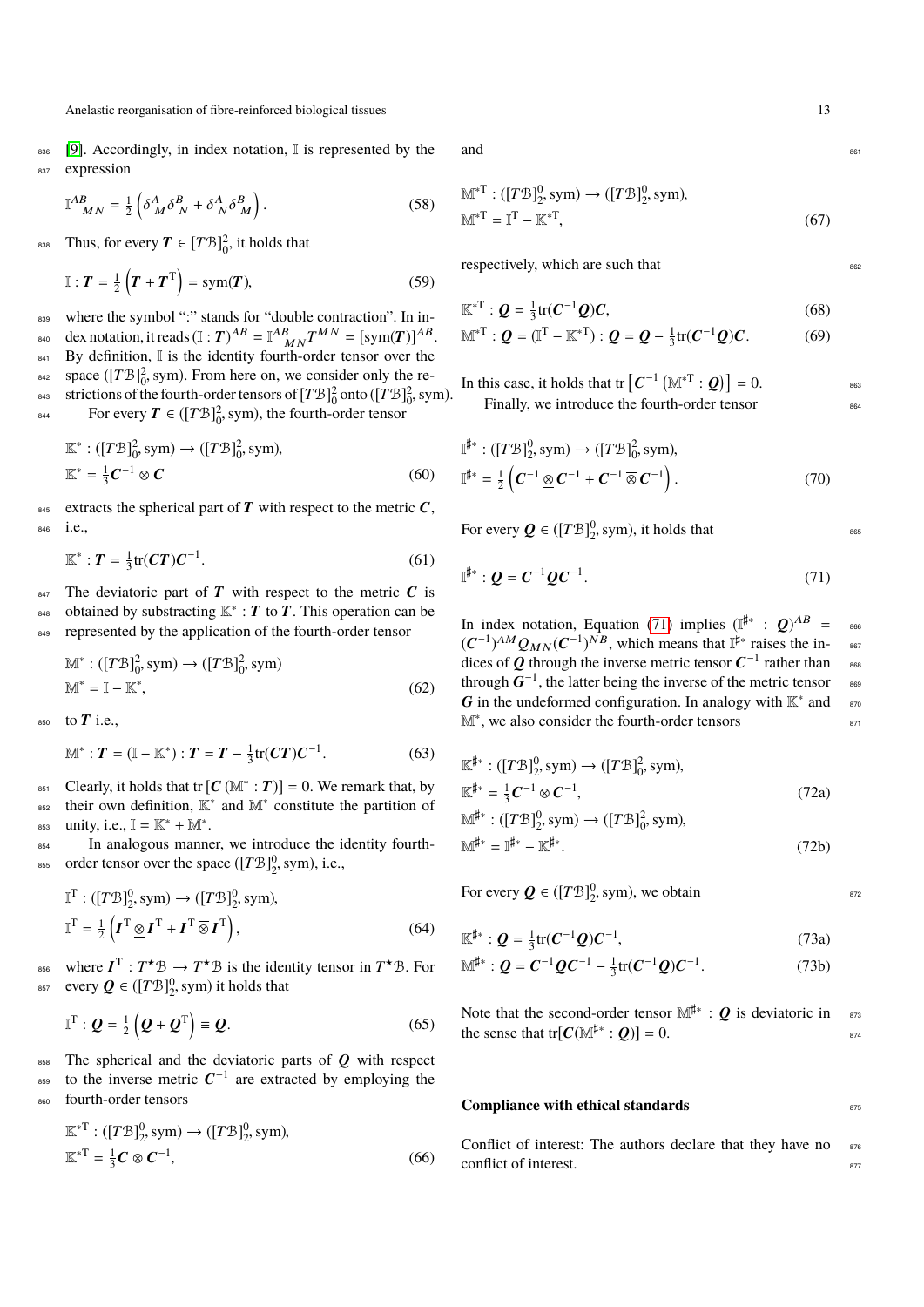#### <sup>878</sup> **References**

- <sup>879</sup> 1. Ambrosi, D., Guana, F.: Stress-modulated growth. Math. Mech. <sup>880</sup> Solids **12**, 319–342 (2007)
- <sup>881</sup> 2. Ambrosi, D., Guillou, A., Martino, E.S.D.: Stress-modulated re-<sup>882</sup> modelling of a non-homogeneous body. Biomechanics and Mod-<sup>883</sup> eling in Mechanobiology **1**, 63–76 (2007)
- <sup>884</sup> 3. Ateshian, G.A.: On the theory of reactive mixtures for modeling <sup>885</sup> biological growth. Biomech Model Mechanobiol. **6(6)**, 423–445 886 (2007)
- <sup>887</sup> 4. Bachrach, N.M., Mow, V.C., Guilak, F.: Incompressibility of the <sup>888</sup> solid matrix of articular cartilage under high hydrostatic pressures.
- <sup>889</sup> Journal of Biomechanics **31**, 445–451 (1998) <sup>890</sup> 5. Carfagna, M., Grillo, A.: The spherical design algorithm in the <sup>891</sup> numerical simulation of biological tissues with statistical fibre-<sup>892</sup> reinforcement. Computing and Visualization in Science pp. 1–28 <sup>893</sup> (2017). DOI 10.1007/s00791-017-0278-6. URL [http://dx.](http://dx.doi.org/10.1007/s00791-017-0278-6) <sup>894</sup> [doi.org/10.1007/s00791-017-0278-6](http://dx.doi.org/10.1007/s00791-017-0278-6)
- <sup>895</sup> 6. Ciarletta, P., Ambrosi, D., Maugin, G.A., Preziosi, L.: Mechano-<sup>896</sup> transduction in tumour growth modelling. Eur. Phys. J. E **36**, 23–31  $\frac{897}{898}$  (2013)
- <sup>898</sup> 7. Cleja-Tigoiu, S., Maugin, G.A.: Eshelby's stress tensors in finite <sup>899</sup> elastoplasticity. Acta Mechanica **139**, 231–249 (2000)
- <sup>900</sup> 8. Crevacore, E., Di Stefano, S., Grillo, A.: Coupling among defor-<sup>901</sup> mation, fluid flow, structural reorganisation and fibre reorientation <sup>902</sup> in fibre-reinforced, transversely isotropic biological tissues. In-<sup>903</sup> ternational Journal of Non-Linear Mechanics **111**, 1–13 (2019). <sup>904</sup> DOI 10.1016/j.ijnonlinmec.2018.08.022
- <sup>905</sup> 9. Curnier, A., He, Q.C., Zysset, P.: Conewise linear elastic materials. <sup>906</sup> Journal of Elasticity **37**, 1–38 (1995)
- <sup>907</sup> 10. Di Stefano, S., Ramírez-Torres, A., Penta, R., Grillo, A.: Self-<sup>908</sup> influenced growth through evolving material inhomogeneities. In-<sup>909</sup> ternational Journal of Non-Linear Mechanics **106**, 174–187 (2018). 910 DOI 10.1016/j.ijnonlinmec.2018.08.003
- <sup>911</sup> 11. DiCarlo, A., Quiligotti, S.: Growth and balance. Mechanics Re-<sup>912</sup> search Communications **29**, 449–456 (2002)
- <sup>913</sup> 12. Epstein, M.: The split between remodelling and aging. Interna-<sup>914</sup> tional Journal of Non-Linear Mechanics **44**(6), 604–609 (2009). 915 **DOI** 10.1016/j.ijnonlinmec.2009.02.005
- <sup>916</sup> 13. Epstein, M.: Mathematical characterization and identification of <sup>917</sup> remodeling, growth, aging and morphogenesis. Journal of the <sup>918</sup> Mechanics and Physics of Solids **84**, 72–84 (2015). DOI 10.1016/ 919 **j.jmps.2015.07.009**
- <sup>920</sup> 14. Epstein, M., Elżanowski, M.: Material Inhomogeneities and their <sup>921</sup> Evolution – A Geometric Approach. Springer, Berlin, Heidelberg, <sup>922</sup> New York (2004)
- <sup>923</sup> 15. Epstein, M., Maugin, G.A.: On the geometrical material structure <sup>924</sup> of anelasticity. Acta Mechanica **115**(1-4), 119–131 (1996). DOI 925 10.1007/bf01187433
- <sup>926</sup> 16. Epstein, M., Maugin, G.A.: Thermomechanics of volumetric <sup>927</sup> growth in uniform bodies. International Journal of Plasticity **16**(7- <sup>928</sup> 8), 951–978 (2000). DOI 10.1016/s0749-6419(99)00081-9
- <sup>929</sup> 17. Federico, S.: Covariant formulation of the tensor algebra of non-<sup>930</sup> linear elasticity. International Journal of Nonlinear Mechanics **47**, 931 273–284 (2012)
- <sup>932</sup> 18. Federico, S., Gasser, T.C.: Non-linear elasticity of biological tis-<sup>933</sup> sues with statistical fibre orientation. Journal of the Royal Society 934 Interface **7**, 955–966 (2010)<br>935 19. Federico, S., Grillo, A.: Elas
- 935 19. Federico, S., Grillo, A.: Elasticity and permeability of porous fibre-<sup>936</sup> reinforced materials under large deformations. Mechanics of Ma-<sup>937</sup> terials **44**, 58–71 (2012)
- <sup>938</sup> 20. Federico, S., Grillo, A.: Linear Elastic Composites with Statis-<sup>939</sup> tically Oriented Spheroidal Inclusions, pp. 307–346. Springer, 940 Berlin (2018)
- <sup>941</sup> 21. Federico, S., Grillo, A., La Rosa, G., Giaquinta, G., Herzog, W.: A <sup>942</sup> transversely isotropic, transversely homogeneous microstructural-<sup>943</sup> statistical model of articular cartilage. Journal of Biomechanics <sup>944</sup> **38**, 2008–2018 (2005)
- 22. Federico, S., Herzog, W.: On the anisotropy and inhomogeneity of 945 permeability in articular cartilage. Biomechanics and Modeling in <sup>946</sup> Mechanobiology **7**, 367–378 (2008) <sup>947</sup>
- 23. Federico, S., Herzog, W.: On the permeability of fibre-reinforced 948 porous materials. International Journal of Solids and Structures 949 **45**, 2160–2172 (2008) 950
- 24. Federico, S., Herzog, W.: Towards an analytical model of soft 951 tissues. Journal of Biomechanics **41**, 3309–3313 (2008) <sup>952</sup>
- Fung, Y.C.: Biomechanics. Motion, Flow, Stress, and Growth. 953 Springer-Verlag, New York, USA (1990) 954
- 26. Ganghoffer, J.: On eshelby tensors in the context of the thermody- <sup>955</sup> namics of open systems: application to volumetric growth. Interna-<br>s56 tional Journal of Engineering Science **48(12)**, 2081–2098 (2010) <sup>957</sup>
- 27. Garcia, D., Zysset, P.K., Charlebois, M., Curnier, A.: A three- <sup>958</sup> dimensional elastic plastic damage constitutive law for bone tissue. 959 Biomech Model Mechanobiol **8**, 149–165 (2009) <sup>960</sup>
- 28. Garikipati, K., Arruda, E.M., Grosh, K., Narayanan, H., Calve, S.: 961 A continuum treatment of growth in biological tissue: the coupling 962 of mass transport and mechanics. Journal of the Mechanics and <sup>963</sup> Physics of Solids **52**, 1595–1625 (2004) 964
- 29. Garikipati, K., Olbering, J.E., Narayanan, H., Arruda, E.M., Grosh, <sup>965</sup> K., Calve, S.: Biological remodelling: Stationary energy, configu-<br>966 rational change, internal variables and dissipation. Journal of the 967 Mechanics and Physics of Solids **54**, 1493–1515 (2006) <sup>968</sup>
- 30. Gasser, T.C., Ogden, R.W., Holzapfel, G.A.: Hyperelastic mod- <sup>969</sup> elling of arterial layers with distributed collagen fibre orientations. 970 Journal of the Royal Society Interface **3**, 15–35 (2006) <sup>971</sup>
- 31. Giverso, C., Preziosi, L.: Modelling the compression and reorga- <sup>972</sup> nization of cell aggregates. Math. Med. Biol. **29**, 181–204 (2012) <sup>973</sup>
- Goriely, A.: The Mathematics and Mechanics of Biological 974 Growth. Springer, Heidelberg, Germany (2017) 975
- 33. Grillo, A., Carfagna, M., Federico, S.: The Darcy-Forchheimer law 976 for modelling fluid flow in biological tissues. Theoret. Appl. Mech. 977 TEOPM7 **41(4)**, 283–322 (2014) 978
- 34. Grillo, A., Carfagna, M., Federico, S.: Non-Darcian flow in fibre- <sup>979</sup> reinforced biological tissues. Meccanica **52**, 3299–3320 (2017) <sup>980</sup>
- Grillo, A., Carfagna, M., Federico, S.: An Allen–Cahn approach to 981 the remodelling of fibre-reinforced anisotropic materials. Journal 982 of Engineering Mathematics **109**(1), 139–172 (2018). DOI 10. <sup>983</sup> 1007/s10665-017-9940-8. URL [https://doi.org/10.1007/](https://doi.org/10.1007/s10665-017-9940-8) <sup>984</sup>  $s10665 - 017 - 9940 - 8$
- 36. Grillo, A., Federico, S., Wittum, G.: Growth, mass transfer, and <sup>986</sup> remodeling in fiber-reinforced, multi-constituent materials. Inter-<br>say national Journal of Non-Linear Mechanics 47, 388–401 (2012) 988
- 37. Grillo, A., Giverso, C., Favino, M., Krause, R., Lampe, M., Wit- <sup>989</sup> tum, G.: Mass transport in porous media with variable mass. In: 990 J.M.P.Q.D. et al. (ed.) Numerical Analysis of Heat and Mass Trans- <sup>991</sup> fer in Porous Media, pp. 27–61. Springer-Verlag, Berlin, Heidel- <sup>992</sup> berg, Germany (2012). DOI 10.1007/978-3-642-30532-0-2 993
- 38. Grillo, A., Guaily, A., Giverso, C., Federico, S.: Non-linear model 994 for compression tests on articular cartilage. Journal of Biomechan- <sup>995</sup> ical Engineering **137**, 071,004–1–071,004–8 (2015) <sup>996</sup>
- 39. Grillo, A., Prohl, R., Wittum, G.: A poroplastic model of structural 997 reorganisation in porous media of biomechanical interest. Contin- <sup>998</sup> uum Mechanics and Thermodynamics **28**, 579–601 (2016) 999
- 40. Grillo, A., Prohl, R., Wittum, G.: A generalised algorithm for 1000 anelastic processes in elastoplasticity and biomechanics. Math- <sup>1001</sup> ematics and Mechanics of Solids 22(3), 502-527 (2017). DOI 1002 10.1177/1081286515598661 1003
- 41. Holmes, M.H., Mow, V.C.: The nonlinear characteristics of soft 1004 gels and hydrated connective tissues in ultrafiltration. Journal of 1005 Biomechanics **23**, 1145–1156 (1990) 1006
- 42. Lanir, Y.: Constitutive equations for fibrous connective tissues. 1007 Journal of Biomechanics **16**, 1–12 (1983) <sup>1008</sup>
- 43. Loret, B., Simões, F.M.F.: A framework for deformation, gener- <sup>1009</sup> alized diffusion, mass transfer and growth in multi-species multi- 1010 phase biological tissues. European Journal of Mechanics A/Solids 1011 **24**, 757–781 (2005) 1012